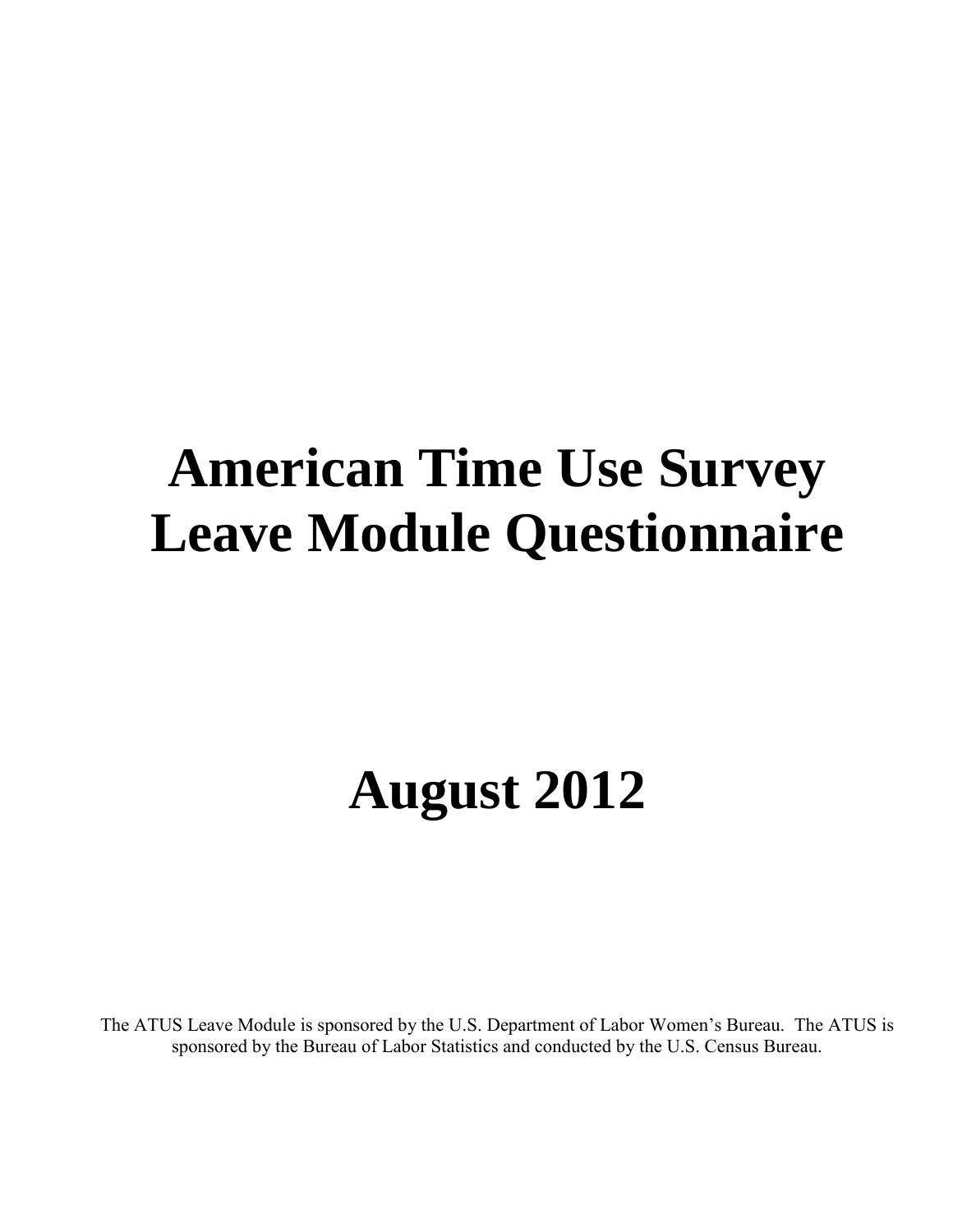## **Table of Contents**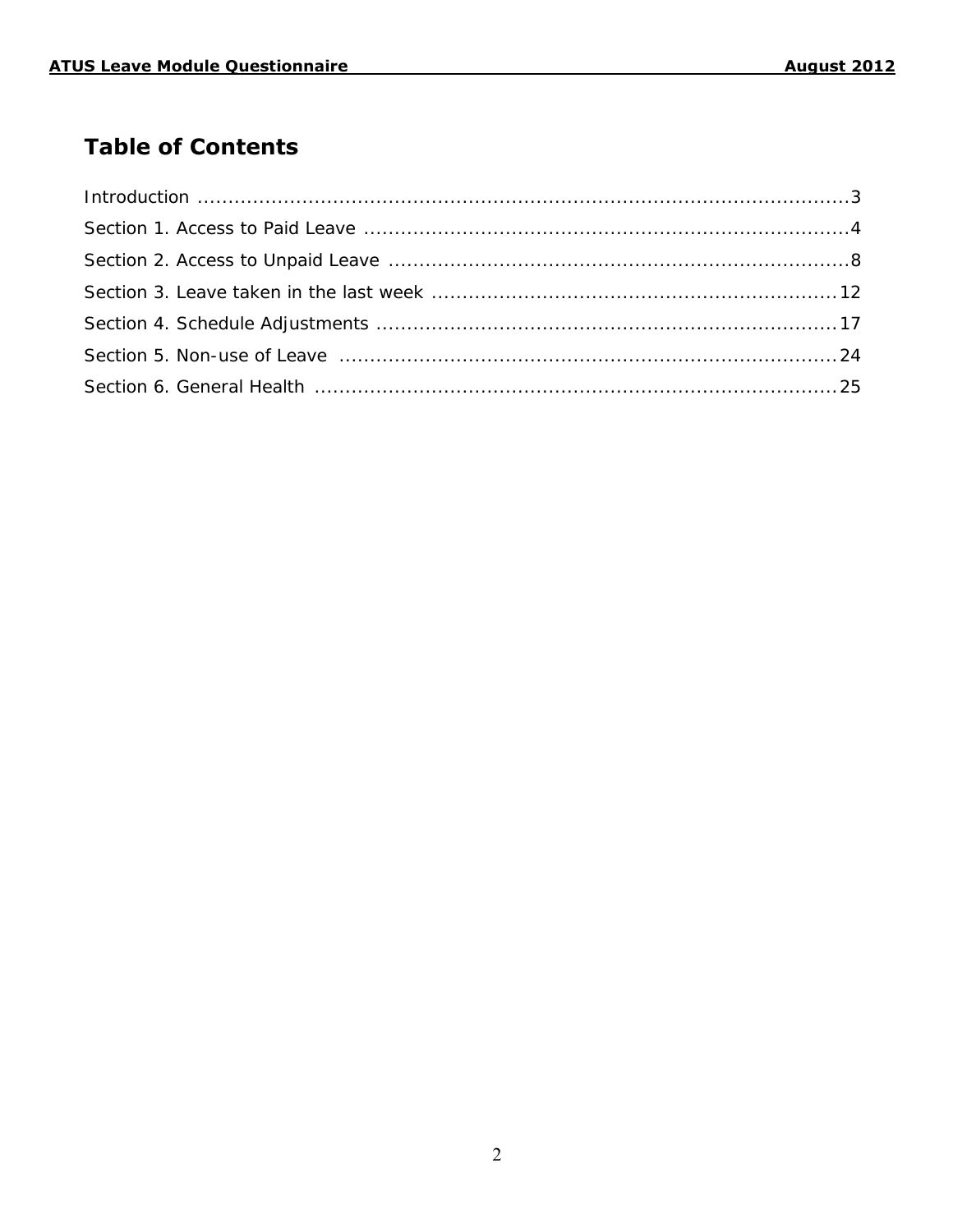## Introduction

Sponsored by the U.S. Department of Labor Women's Bureau, the Leave Module was introduced into the American Time Use Survey (ATUS) in January 2011 and fielded through December 2011. The ATUS is a continuous survey that started in January 2003. The Leave Module includes questions about workers' access to paid and unpaid leave, reasons workers were able to take paid and/or unpaid leave, and whether and how workers could adjust their work schedules. The Leave Module also contains two questions on general health.

Respondents who were coded as employed wage and salary workers in the ATUS and completed a 24 hour diary were selected for the Leave Module. This includes respondents who:

- Worked in the last seven days for pay or profit or
- Had at least one full- or part-time job, including one in which they were temporarily absent.

The Leave Module questionnaire provides the data user with question universes, question wording, response choices, and skip patterns based on different responses. It also includes descriptions of each section of the module. Each question asked in the module has a variable name associated with it. Variable names associated with the questions should not be confused with the variable names provided in the ATUS data dictionaries and on the data files. After collection, many variables are processed further to improve data quality; the names of variables appearing in the data files contain information about how they were processed. For more information, please see the section titled ATUS Naming Conventions and Definitions in the ATUS Leave Module Data Dictionary [\(http://www.bls.gov/tus/dictionaries.htm\)](http://www.bls.gov/tus/dictionaries.htm).

Information for each question is contained within individual boxes in this document. (See example below.)

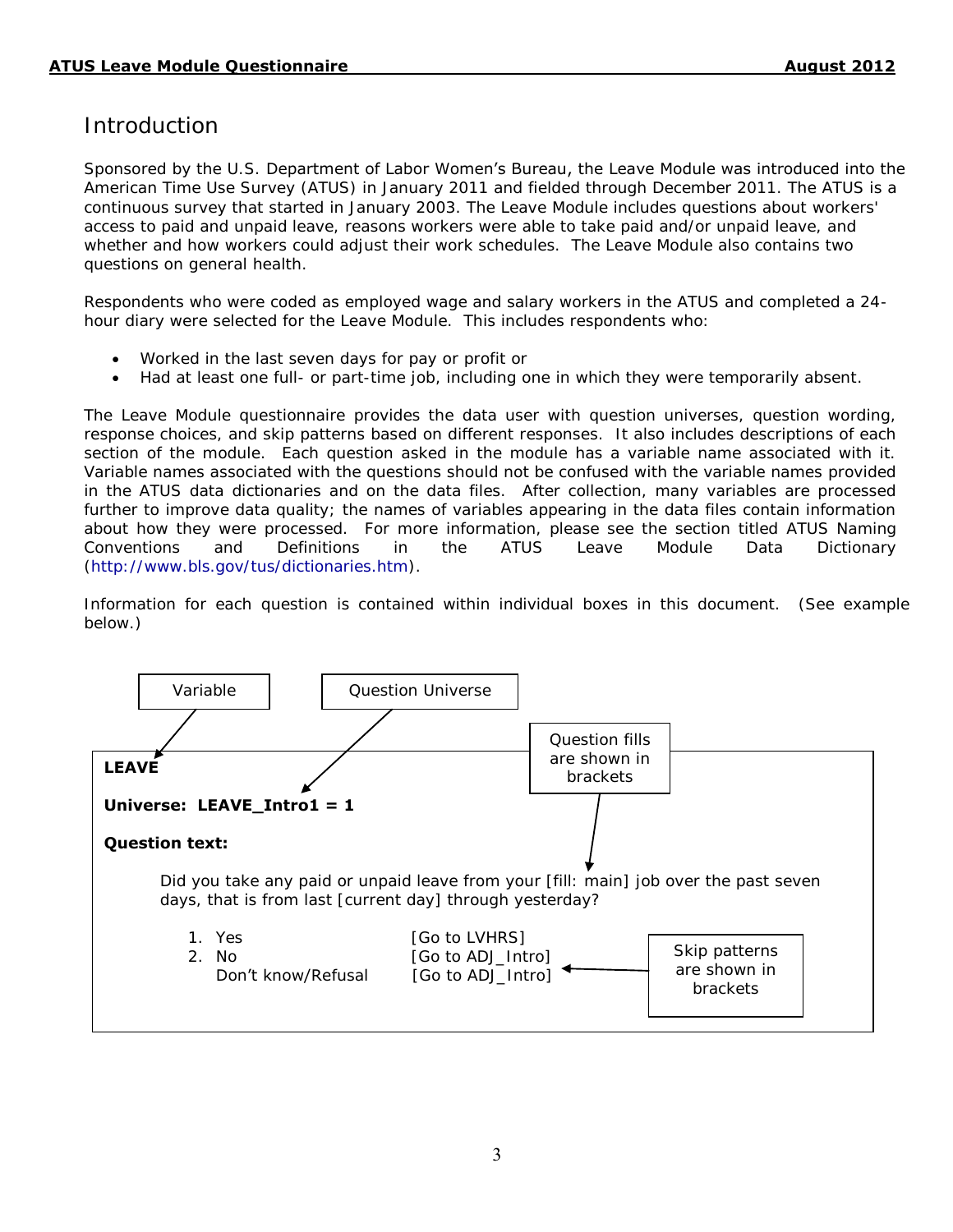## Section 1: Access to Paid Leave

The Leave Module begins with an introduction explaining the content of the next set of questions and then proceeds to a screen asking about access to paid leave at one's job. Access to paid leave questions were designed to provide information on who had access to paid leave at their jobs, reasons for which workers were able to take paid leave from their jobs, and the types of paid leave plans workers had at their jobs.

#### **PAID\_Intro**

#### **Universe: [(FWK = 1) OR (BUS2 = 1) OR (ABSRSN = 4-12, 14, Don't Know, Refused)] AND [IO1INC = 1, Don't Know, Refused, or empty)]**

#### The next few questions are about paid and unpaid leave from a job.

Enter 1 to Continue [Go to PAID]

#### **PAID**

 $\overline{\phantom{a}}$  $\overline{\phantom{a}}$ 

#### **Universe: PAID\_INTRO = 1**

[Fill: Thinking about the job where you worked the most hours last week] Do you receive paid leave on your job?

2. No

1. Yes [Go to RSNPD\_A]

Don't Know/ Refused [Go to UNPD\_INTRO]

#### **RSNPD\_A**

#### **Universe: PAID =1**

I'm going to read you a list of reasons why you might have to miss work. For each reason, please tell me if you are able to take paid leave in your [fill:current/main] job.

Own illness or medical care

- 1. Yes
- 2. No
- Don't know/Refusal [Go to RSNPD\_B]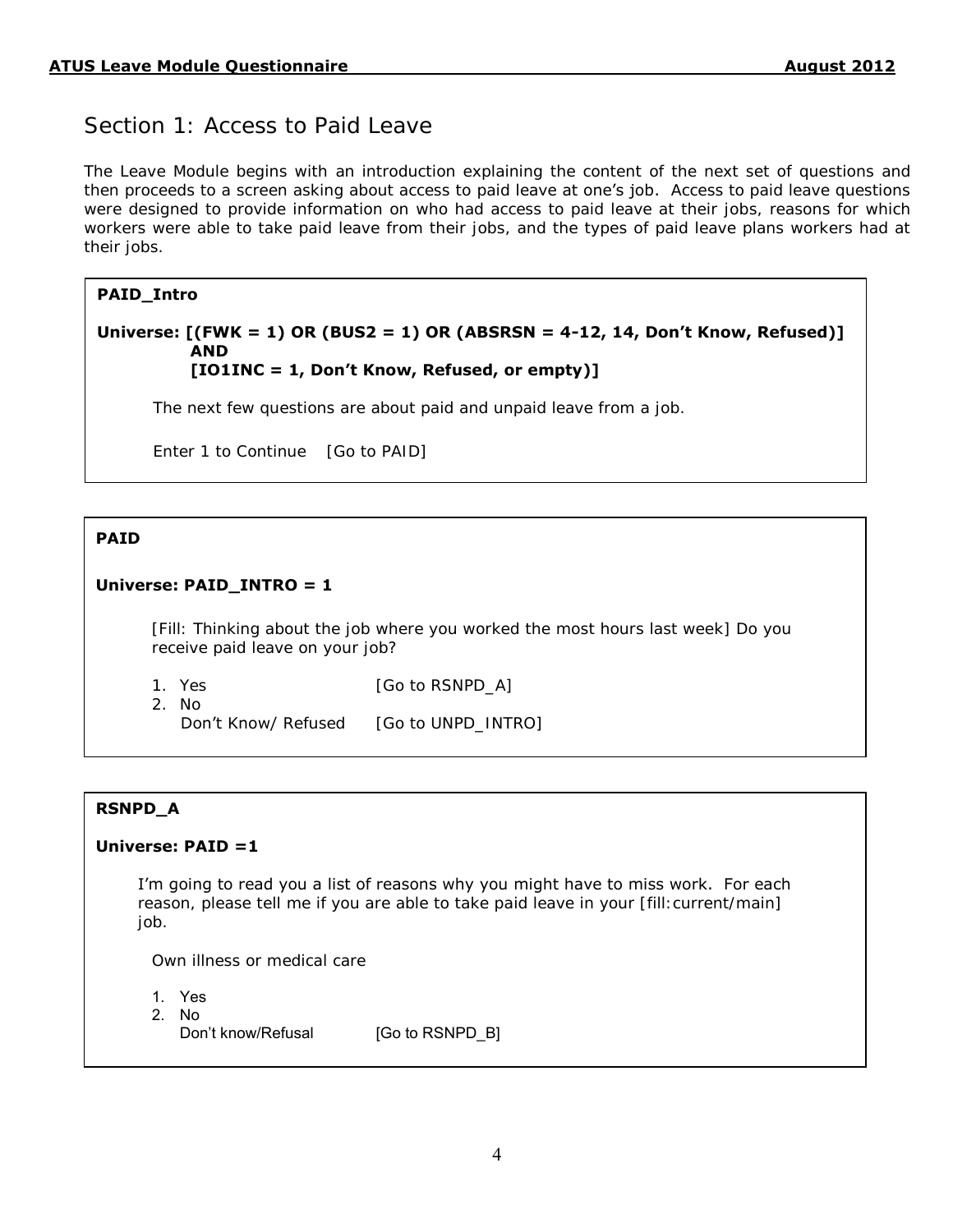## **RSNPD\_B**

## **Universe: Entry in RSNPD\_A**

Illness or medical care of another family member

- 1. Yes
- 2. No
	- Don't know/Refusal [Go to RSNPD\_C]

#### **RSNPD\_C**

#### **Universe: Entry in RSNPD\_B**

Childcare, other than for illness

- 1. Yes
- 2. No
	- Don't know/Refusal [Go to RSNPD\_D]

#### **RSNPD\_D**

#### **Universe: Entry in RSNPD\_C**

Eldercare, other than for illness

- 1. Yes
- 
- 2. No<br>Don't know/Refusal [Go to RSNPD\_E]

#### **RSNPD\_E**

#### **Universe: Entry in RSNPD\_D**

Vacation

- 1. Yes
- 2. No

Don't know/Refusal [Go to RSNPD\_F]

#### **RSNPD\_F**

#### **Universe: Entry in RSNPD\_E**

Errands or personal reasons

- 1. Yes
- 2. No
	- Don't know/Refusal [Go to RSNPD\_G]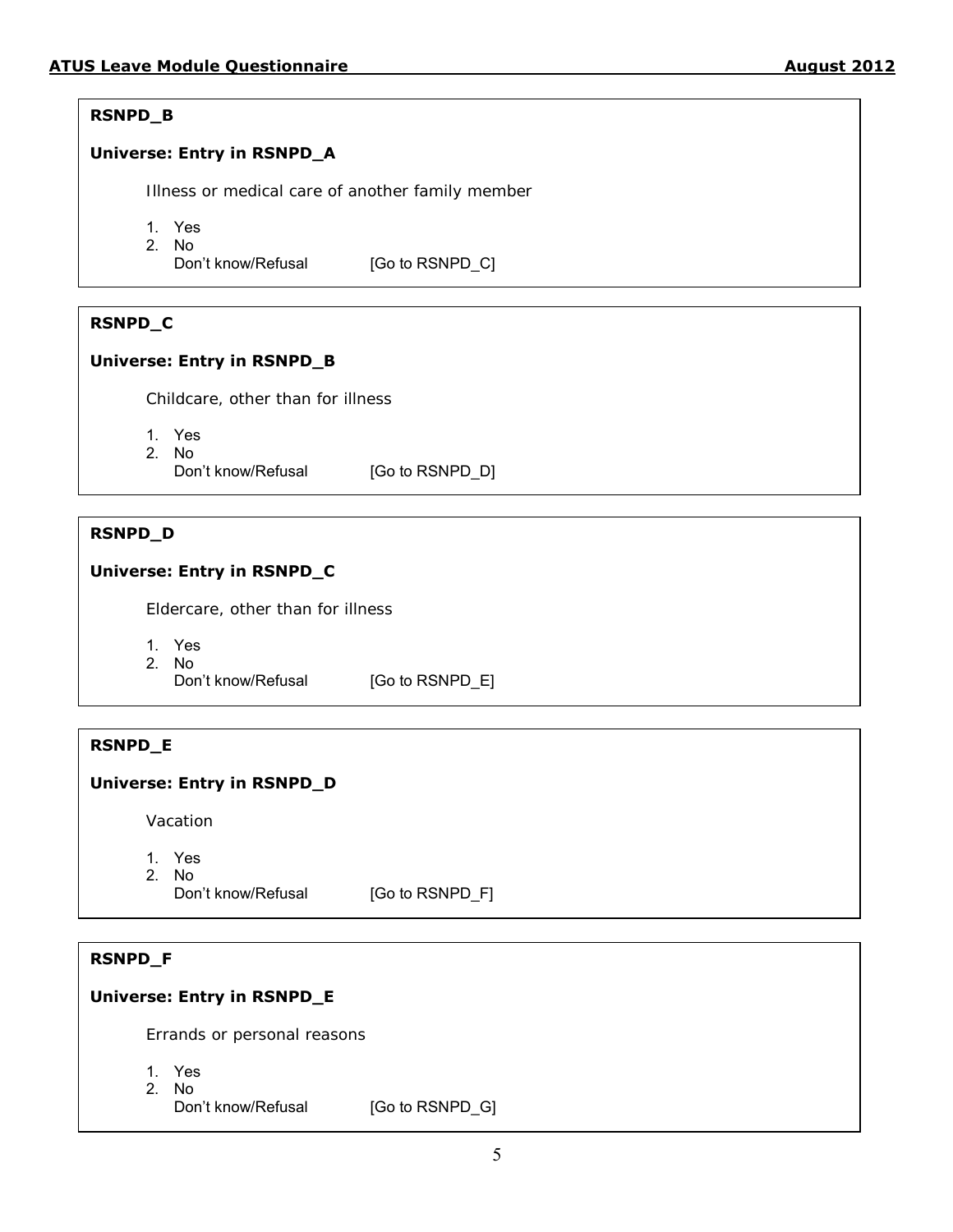#### **RSNPD\_G**

#### **Universe: Entry in RSNPD\_F**

Birth or adoption of a child

- 1. Yes
- 2. No

Don't know/Refusal [Go to PTO]

#### **PTO**

#### **Universe: Entry in RSNPD\_G**

Does your employer offer a single type of paid leave that can be used for multiple purposes, such as sick leave, vacation, or personal leave – these plans are sometimes called consolidated leave plans or PTOs?

- 1. Yes [Go to SEPPD\_A]
	- 2. No

Don't Know/Refusal [Go to PDTYPE]

#### **SEPPD**

#### **Universe: PTO=1**

Does your employer also offer separate paid leave for… [Read all]

**SEPPD\_A** Holidays?

- 1. Yes
- 2. No

Don't Know/Refusal [Go to SEPPD\_B]

#### **SEPPD\_B**

#### **Universe: Entry in SEPPD\_A**

Maternity or paternity leave?

- 1. Yes
- 2. No
	- Don't Know/Refusal [Go to SEPPD\_C]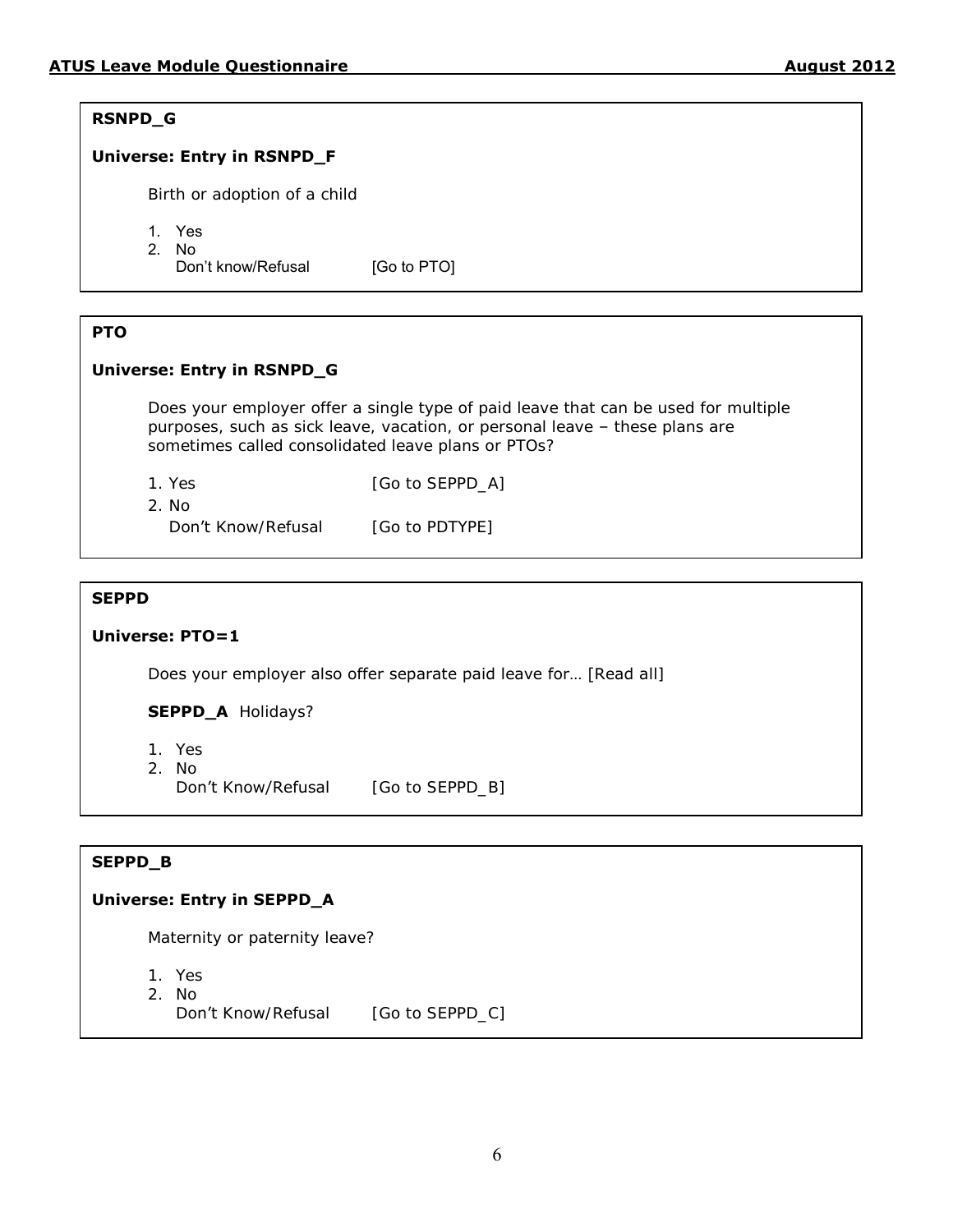#### **SEPPD\_C**

#### **Universe: Entry in SEPPD\_B**

Additional sick leave, not already included in your PTO?

- 1. Yes
- 2. No

Don't Know/Refusal [Go to UNPD\_INTRO]

#### **PDTYPE\_A**

#### **Universe: PTO = 2, Don't Know, or Refused**

Employers offer different types of paid leave plans. Does [fill: your employer/the employer where you worked the most hours last week] offer you separate ...

Paid sick leave (for yourself or to care for other family members)?

- 1. Yes
- 2. No
- Don't Know/Refusal [Go to PDTYPE\_B]

#### **PDTYPE\_B**

#### **Universe: Entry in PDTYPE\_A**

Paid vacation or annual leave?

- 1. Yes
- 2. No
	- Don't Know/Refusal [Go to PDTYPE\_C]

#### **PDTYPE\_C**

#### **Universe: Entry in PDTYPE\_B**

Paid personal leave?

- 1. Yes
- 2. No
	- Don't Know/Refusal [Go to PDTYPE\_D]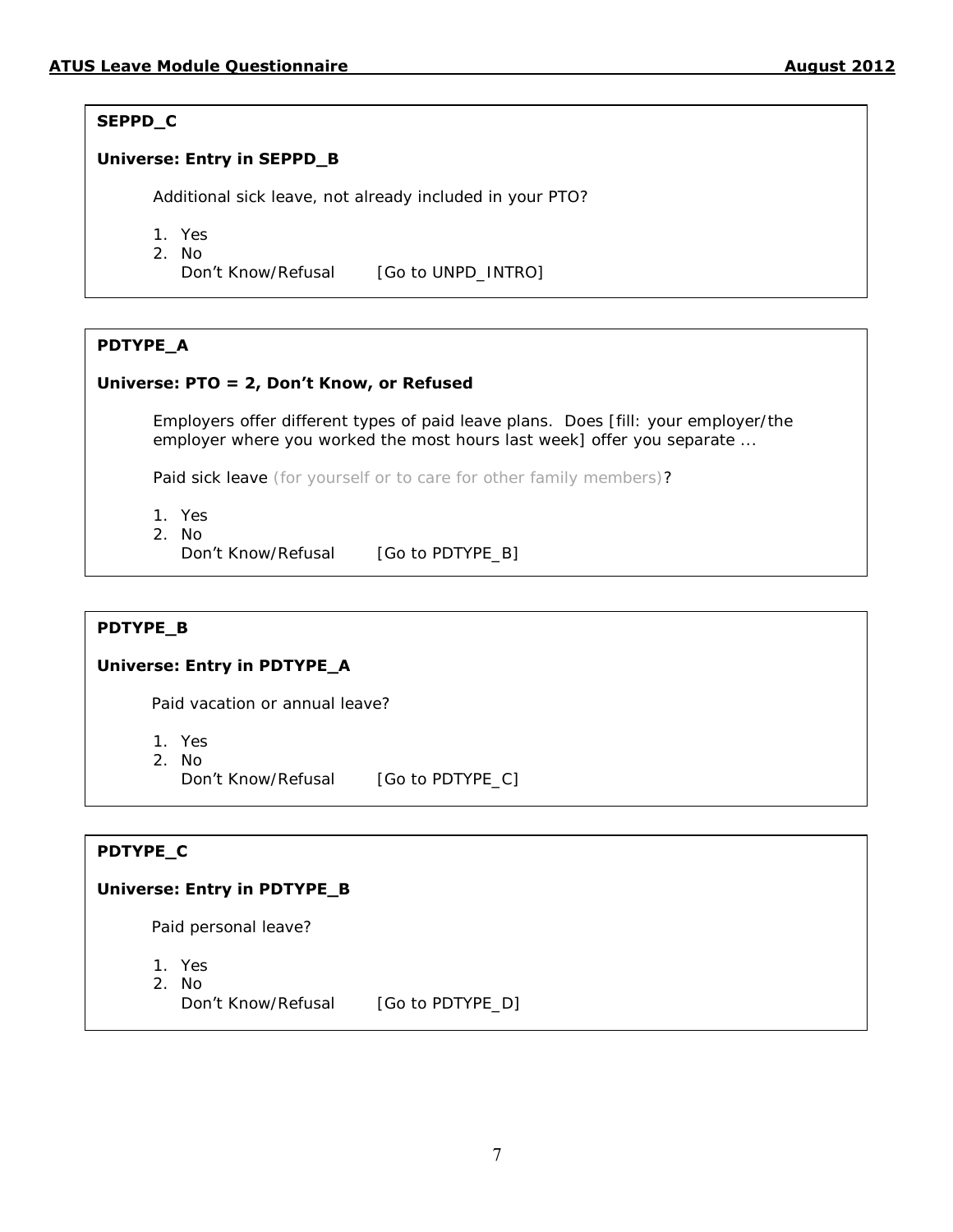#### **PDTYPE\_D**

#### **Universe: Entry in PDTYPE\_C**

Paid holidays?

- 1. Yes
- 2. No

Don't Know/Refusal [Go to PDTYPE\_E]

#### **PDTYPE\_E**

#### **Universe: Entry in PDTYPE\_D**

Paid maternity or paternity leave?

- 1. Yes
- 2. No
- 

Don't Know/Refusal [Go to UNPD\_INTRO]

## Section 2: Access to Unpaid Leave

Questions about access to unpaid leave were designed to provide information on workers' understanding of their access to and use of unpaid leave and reasons for which workers were allowed to take unpaid leave.

#### **UNPD\_INTRO**

**Universe: (PAID = 2, Don't Know, or Refused) OR (Entry in SEPPD\_c) OR (Entry in PDTYPE\_e)**

Now I'm going to ask you about *unpaid* leave.

Enter 1 to Continue [Go to UNPAID]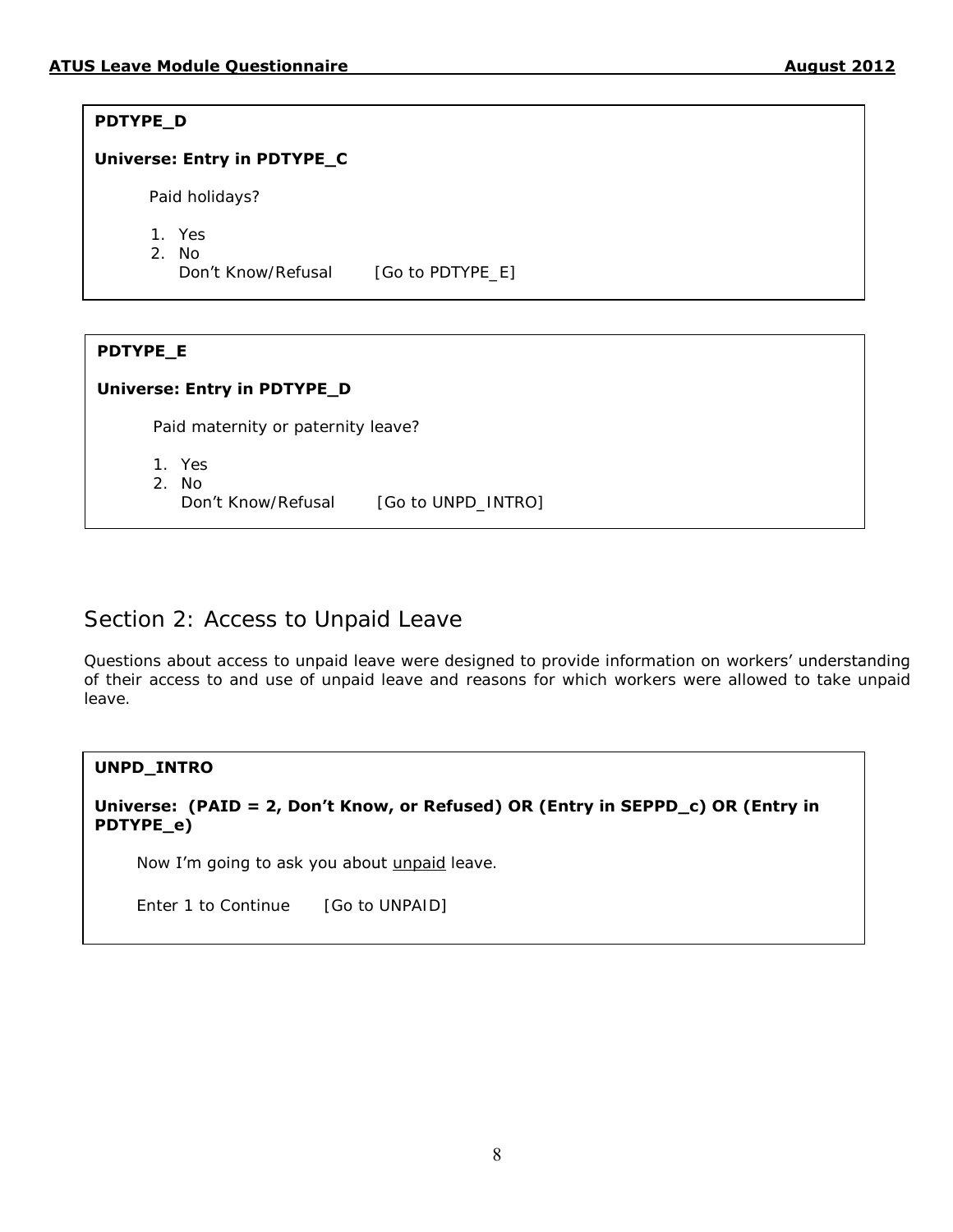#### **UNPAID**

#### **Universe: UNPD\_Intro = 1**

#### **Question text:**

[In addition to your paid leave/In your main job] are you allowed to take time off from work without pay?

| 1. Yes<br>2. No.   | [Go to RSNUN A]                                                                                                      |
|--------------------|----------------------------------------------------------------------------------------------------------------------|
| Don't know/Refused | $[$ If PAID $\neq$ 1, go to ADJ_INTRO],<br>[Else if FABS = 1, then go to LEAVE_INTRO2],<br>[Else go to LEAVE_INTRO1] |

#### **RSNUN\_A**

#### **Universe: UNPAID = 1**

#### **Question text:**

I'm going to read a list of reasons why you might have to miss work. Assuming that you have received your employer's approval, for each reason, please tell me whether or not you are able to take time off from work without pay.

Own illness or medical care

- 1. Yes
- 2. No

Don't know/Refusal [Go to RSNUN\_B]

#### **RSNUN\_B**

#### **Universe: Entry in RSNUN\_A**

#### **Question text:**

Illness or medical care of another family member

- 1. Yes
- 2. No
	- Don't know/Refusal [Go to RSNUN\_C]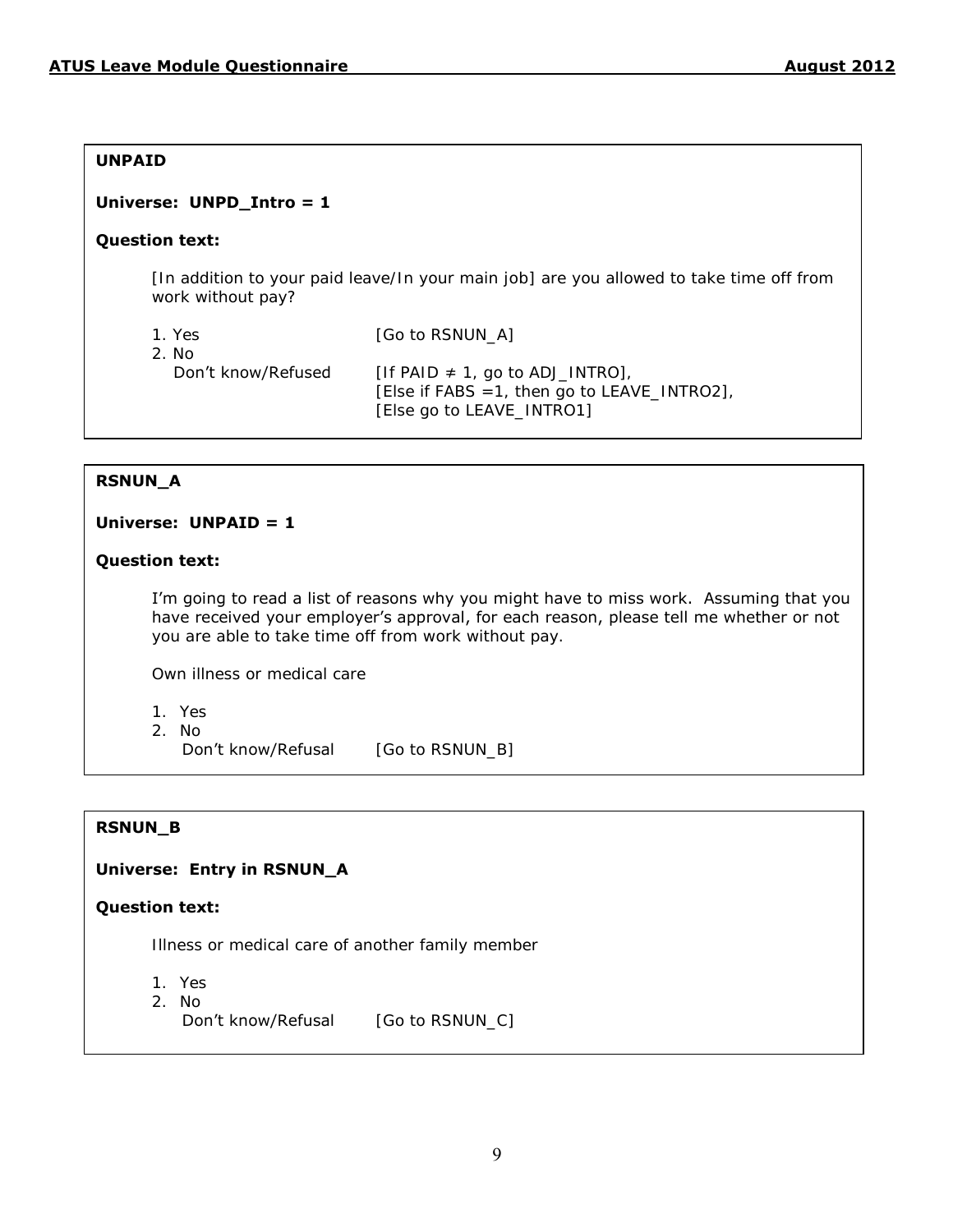#### **RSNUN\_C**

#### **Universe: Entry in RSNUN\_B**

#### **Question text:**

Childcare, other than for illness

- 1. Yes
- 2. No
	- Don't know/Refusal [Go to RSNUN\_D]

#### **RSNUN\_D**

#### **Universe: Entry in RSNUN\_C**

#### **Question text:**

Eldercare, other than for illness

- 1. Yes
- 2. No
	- Don't know/Refusal [Go to RSNUN\_E]

#### **RSNUN\_E**

#### **Universe: Entry in RSNUN\_D**

#### **Question text:**

Vacation

- 1. Yes
- 2. No
	- Don't know/Refusal [Go to RSNUN\_F]

#### **RSNUN\_F**

#### **Universe: Entry in RSNUN\_E**

#### **Question text:**

Errands or personal reasons

- 1. Yes
- 2. No
	- Don't know/Refusal [Go to RSNUN\_G]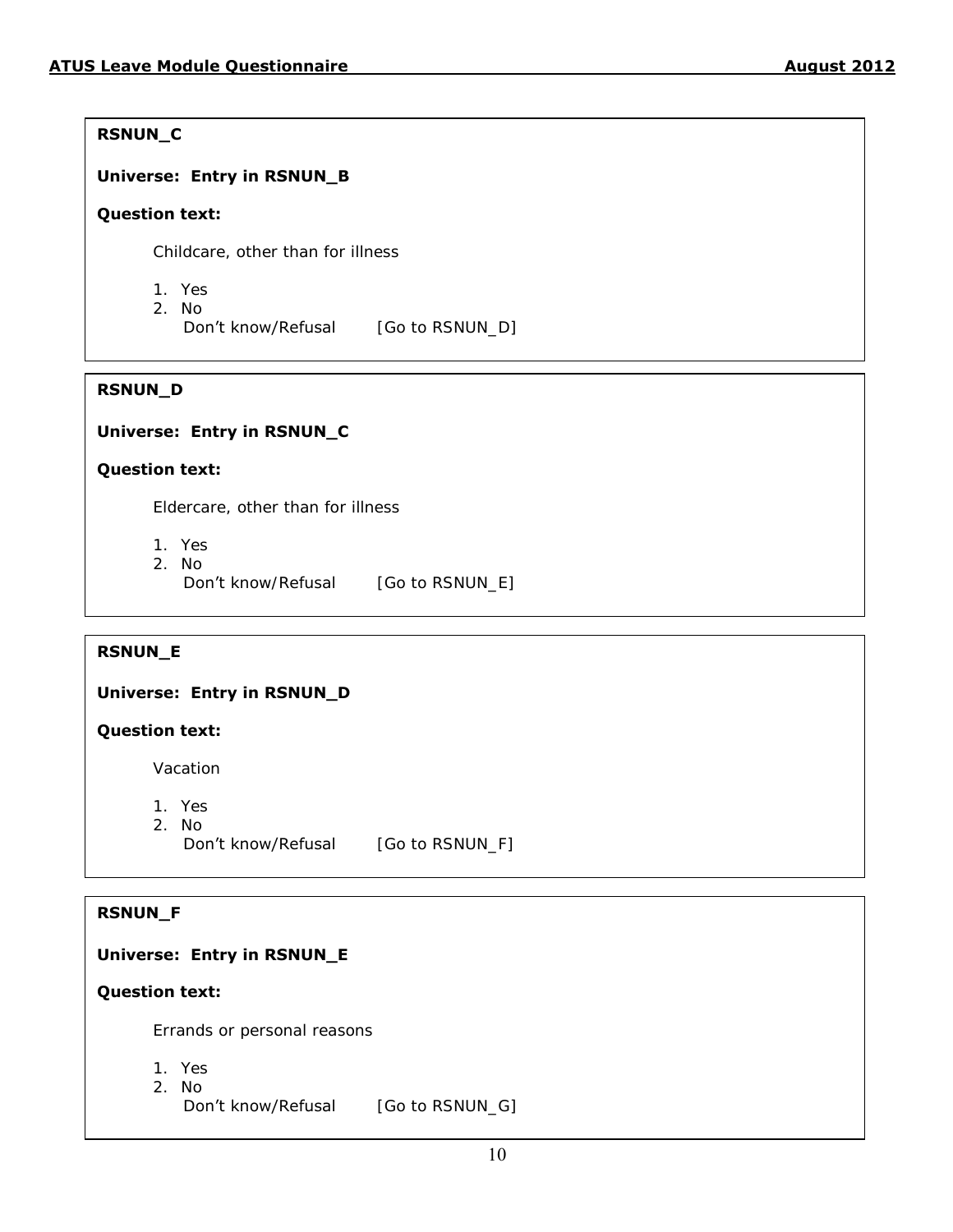#### **RSNUN\_G**

## **Universe: Entry in RSNUN\_F Question text:**

Birth or adoption of a child

1. Yes [Go to UNEVER]

| - No               |                                                        |
|--------------------|--------------------------------------------------------|
| Don't know/Refusal | $[$ If (RSNUN_A = 1) OR (RSNUN_B = 1) OR (RSNUN_C = 1) |
|                    | OR (RSNUN_D = 1) OR (RSNUN_E = 1) OR (RSNUN_F = 1),    |
|                    | Go to UNEVER]                                          |
|                    | [Else if FABS = 1, go to LEAVE_Intro2]                 |
|                    | [Else go to LEAVE_Intro1]                              |
|                    |                                                        |

#### **UNEVER**

**Universe: (RSNUN\_A = 1) OR (RSNUN\_B = 1) OR (RSNUN\_C = 1) OR (RSNUN\_D = 1) OR (RSNUN\_E = 1) OR (RSNUN\_F = 1) OR (RSNUN\_G = 1)**

#### **Question text:**

In your [fill: main/current] job, have you ever taken unpaid leave for [fill: this/these] reason(s)?

| <b>1.</b> Yes<br>No. | [If more than one of RSNUN_A – RSNUN_G = 1, go<br>RSNEVER]<br>$[Else if FABS = 1, go to LEAVE_Intro2]$<br>[Else go to LEAVE_Intro1] |
|----------------------|-------------------------------------------------------------------------------------------------------------------------------------|
| Don't know/Refusal   | $[$ If FABS = 1 then goto LEAVE_Intro2]<br>[Else go to LEAVE_Intro1]                                                                |

#### **RSNEVER**

#### **Universe: (UNEVER = 1 AND more than one of RSNUN\_A – RSNUN\_G = 1) Question text:**

Which ones? That is, for what reasons have you taken unpaid leave in your [fill: current/main] job?

- \* Mark all that apply.
- \* Read highlighted options only.
- **1. Own illness or medical care**
- **2. Illness or medical care of another family member**
- **3. Childcare, other than for illness**
- **4. Eldercare, other than for illness**
- **5. Vacation**
- **6. Errands or personal reasons**
- **7. Birth or adoption of a child**

 $Don't Know/Refusal$  [If FABS = 1 go to LEAVE\_Intro2] [Else go to LEAVE\_Intro1]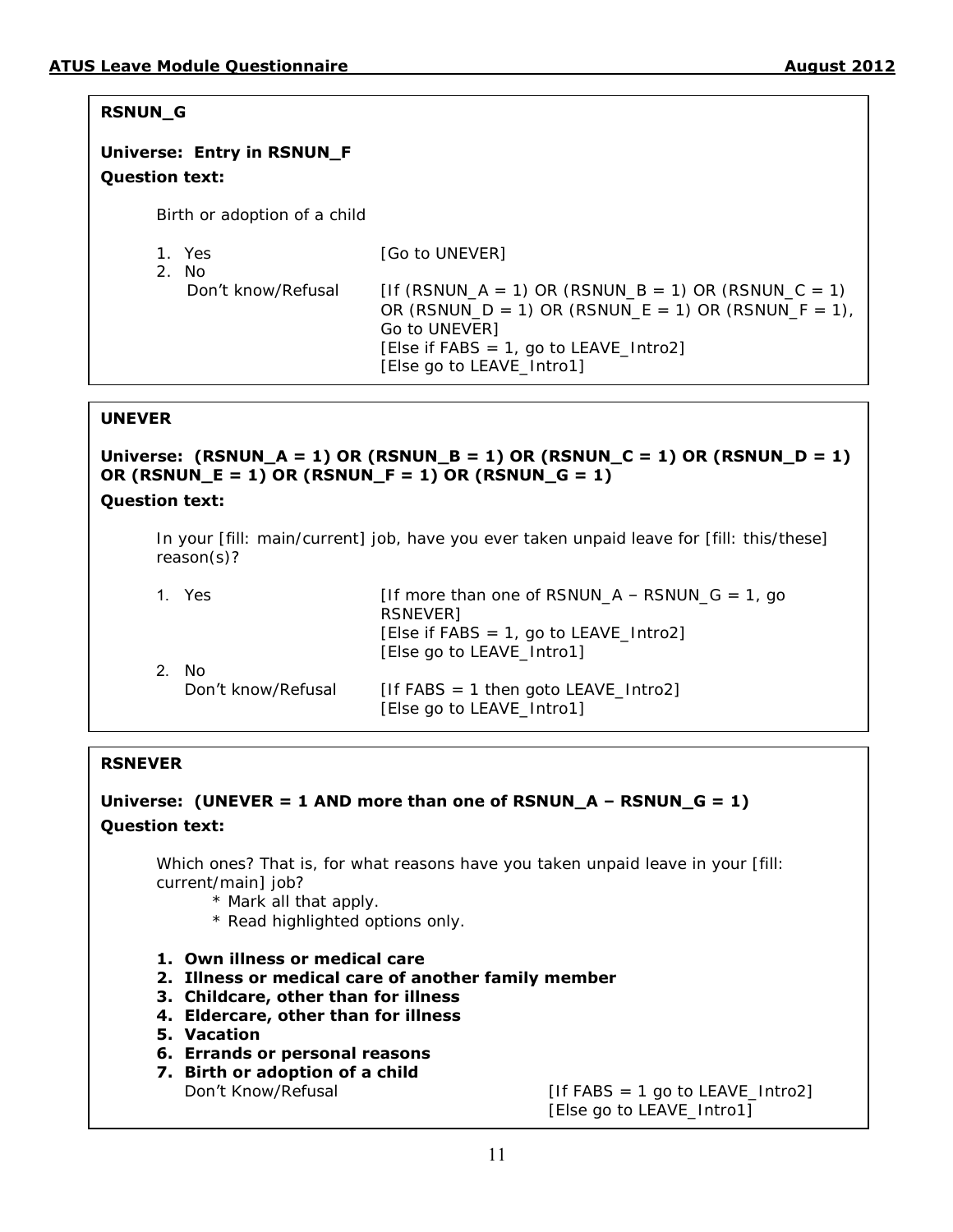## Section 3: Leave taken in last week

The next set of questions collects information about the amount, type, and reasons for which workers took paid or unpaid leave in the week prior to the interview day.

| LEAVE_Intro1                                                                                                                                           |                                                                                           |  |  |
|--------------------------------------------------------------------------------------------------------------------------------------------------------|-------------------------------------------------------------------------------------------|--|--|
|                                                                                                                                                        | Universe: $(FWK = 1 \text{ OR } BUS2 = 1) \text{ AND } (PAID = 1 \text{ OR } UNPAID = 1)$ |  |  |
| <b>Question text:</b>                                                                                                                                  |                                                                                           |  |  |
|                                                                                                                                                        | Now I want to ask you about your work time in the past week.                              |  |  |
| * Enter 1 to continue. [Go to LEAVE]                                                                                                                   |                                                                                           |  |  |
|                                                                                                                                                        |                                                                                           |  |  |
| <b>LEAVE</b>                                                                                                                                           |                                                                                           |  |  |
| Universe: LEAVE_Intro1 = 1                                                                                                                             |                                                                                           |  |  |
| <b>Question text:</b>                                                                                                                                  |                                                                                           |  |  |
| Did you take any paid or unpaid leave from your [fill: main] job over the past seven<br>days, that is from last [fill: current day] through yesterday? |                                                                                           |  |  |
| 1. Yes<br>$2.$ No                                                                                                                                      | [Go to LVHRS]                                                                             |  |  |
| Don't know/Refusal                                                                                                                                     | [Go to ADJ_Intro]                                                                         |  |  |

#### **LVHRS**

#### **Universe: LEAVE = 1**

#### **Question text:**

In the past seven days, how many hours of leave did you take in total?

| $<$ 1-168, Don't Know, Refusal> | $[$ If PAID = 1 go to PDWK] |
|---------------------------------|-----------------------------|
|                                 | [Else go to LVMAIN]         |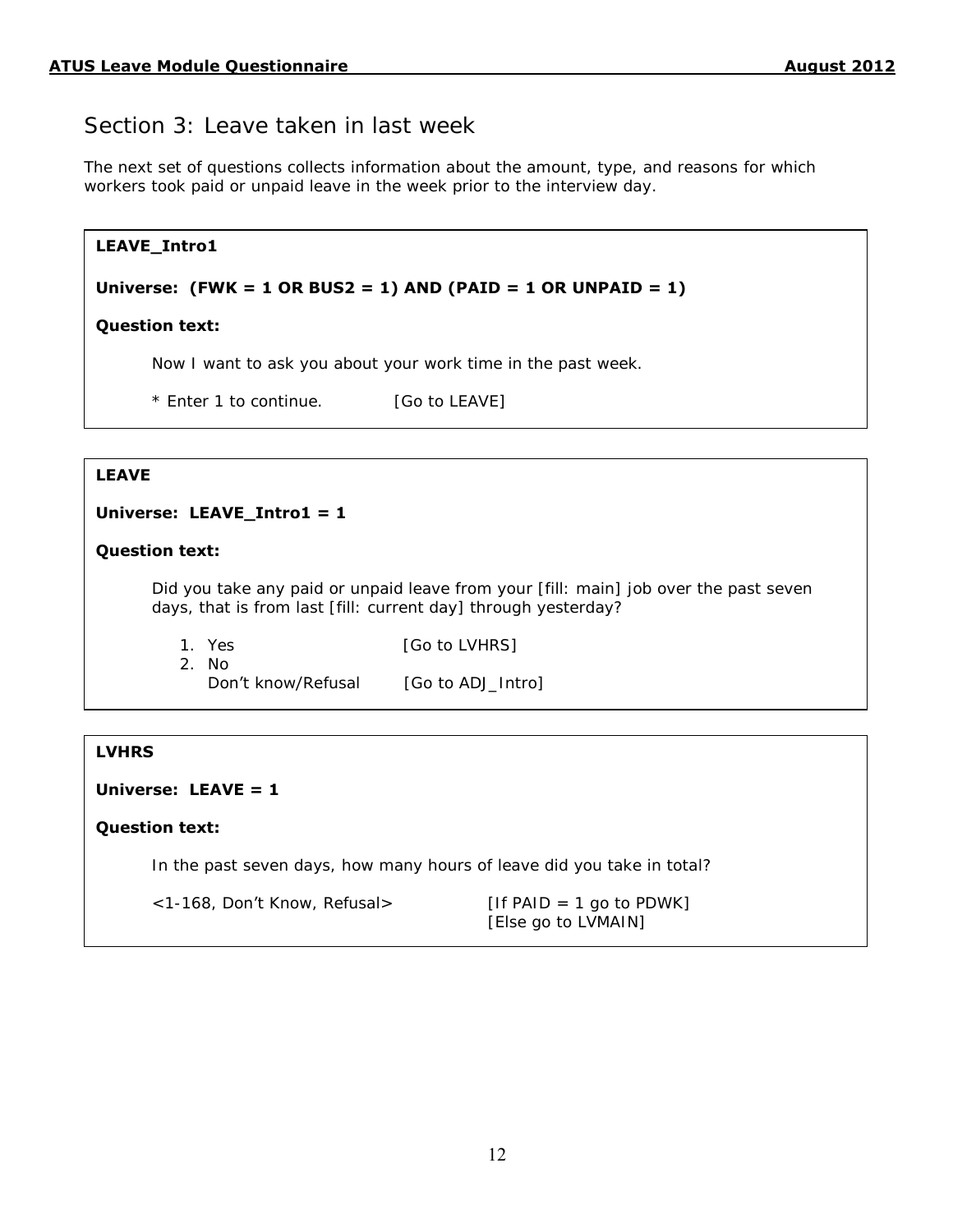#### **LEAVE\_Intro2**

#### **Universe: (FABS=1 AND PAID\_INTRO = 1) OR (FWK=3 AND RET1a=3 AND ABSRSN = 4-12,14, Don't Know, Refused)**

#### **Question text:**

Earlier in the interview, you said that you did not work in the last seven days. How long have you been absent from your [fill: current/main] job?

\* Enter the number of days, weeks, or months.

| $<1-99>$               | [Go to Intro2 SP]            |
|------------------------|------------------------------|
| < Don't Know, Refusal> | $[$ If PAID = 1, go to PDWK] |
|                        | [Else go to LVMAIN]          |

#### **Intro2\_SP**

#### **Universe: LEAVE\_Intro2 = 1-99**

#### **Question text:**

- \* Specify days, weeks, or months.
- 1. Days
- 2. Weeks
- 3. Months  $[If PAID = 1, go to PDWK]$

[Else go to LVMAIN]

#### **PDWK**

#### **Universe: (PAID = 1 and LEAVE = 1) OR (PAID = 1 and FABS = 1)**

#### **Question text:**

Did you use paid leave for any of the time that you took off from work in the past seven days?

\* If necessary, probe to determine which "yes" – 1 or 2, above- is applicable.

- 1. Yes, paid for all
- 2. Yes, paid for some
- 3. No, not paid
	- Don't know/Refusal [Go to LVMAIN]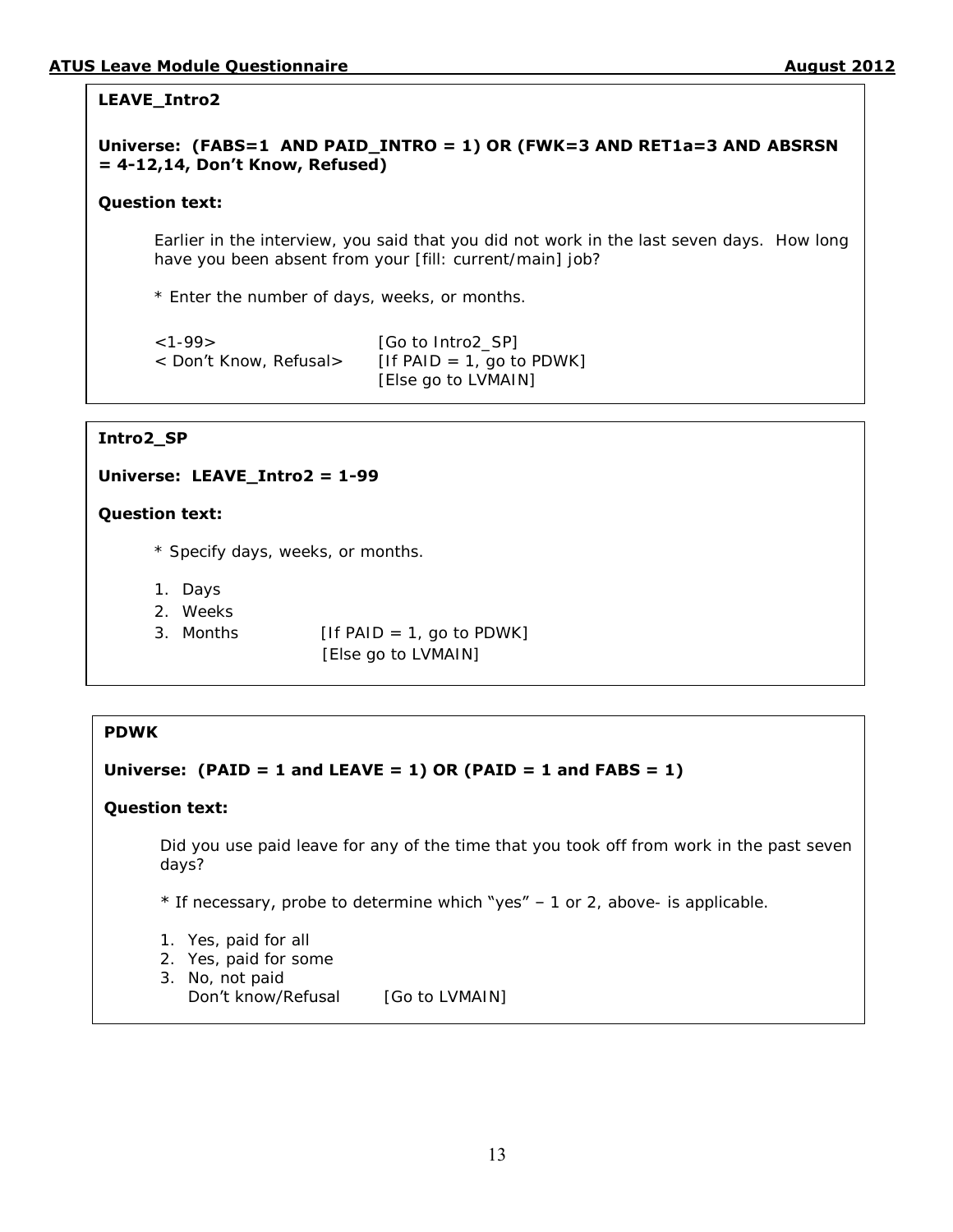#### **LVMAIN**

#### **Universe: LEAVE = 1 OR (FABS = 1 and PAID\_INTRO = 1)**

#### **Question text:**

Thinking about your longest period of leave in the last seven days, what was the main reason you had to take off from work?

\* Read highlighted options.

- **1. Own illness or medical care 1. Community 1. Community 1. Community 1. Community 1. Community 1. Community 1. Community 1. Community 1. Community 1. Community 1. Community 1. Community 1. Community 1. Community 1. Com 2. Illness or medical care of another family member** [Go to FAMILL]
- **3. Childcare, other than for illness**
- **4. Eldercare, other than for illness**
- **5. Vacation**
- **6. Errands or personal reasons**
- **7. Birth or adoption of a child**
- 8. Other Don't Know/Refusal  $<$ 3-8, Don't Know, Refusal> [If FABS = 1 and (PDWK = 3 or PAID  $\neq$ 1), go to ADJ\_Intro] [Else if FWK = 1 and (PDWK = 3 or PAID  $\neq$  1), go to ADDLV] [Else go to LVILL]

#### **LVPAIN**

**Universe: LVMAIN = 1**

#### **Question text:**

Was your illness or medical care work-related?

1. Yes

2. No

Don't Know/Refusal [If FABS = 1 and (PDWK = 3 or PAID  $\neq$  1), go to ADJ\_Intro] [Else if FWK = 1 and (PDWK = 3 or **PAID**  $\neq$  **1)**, go to ADDLV] [Else go to LVILL]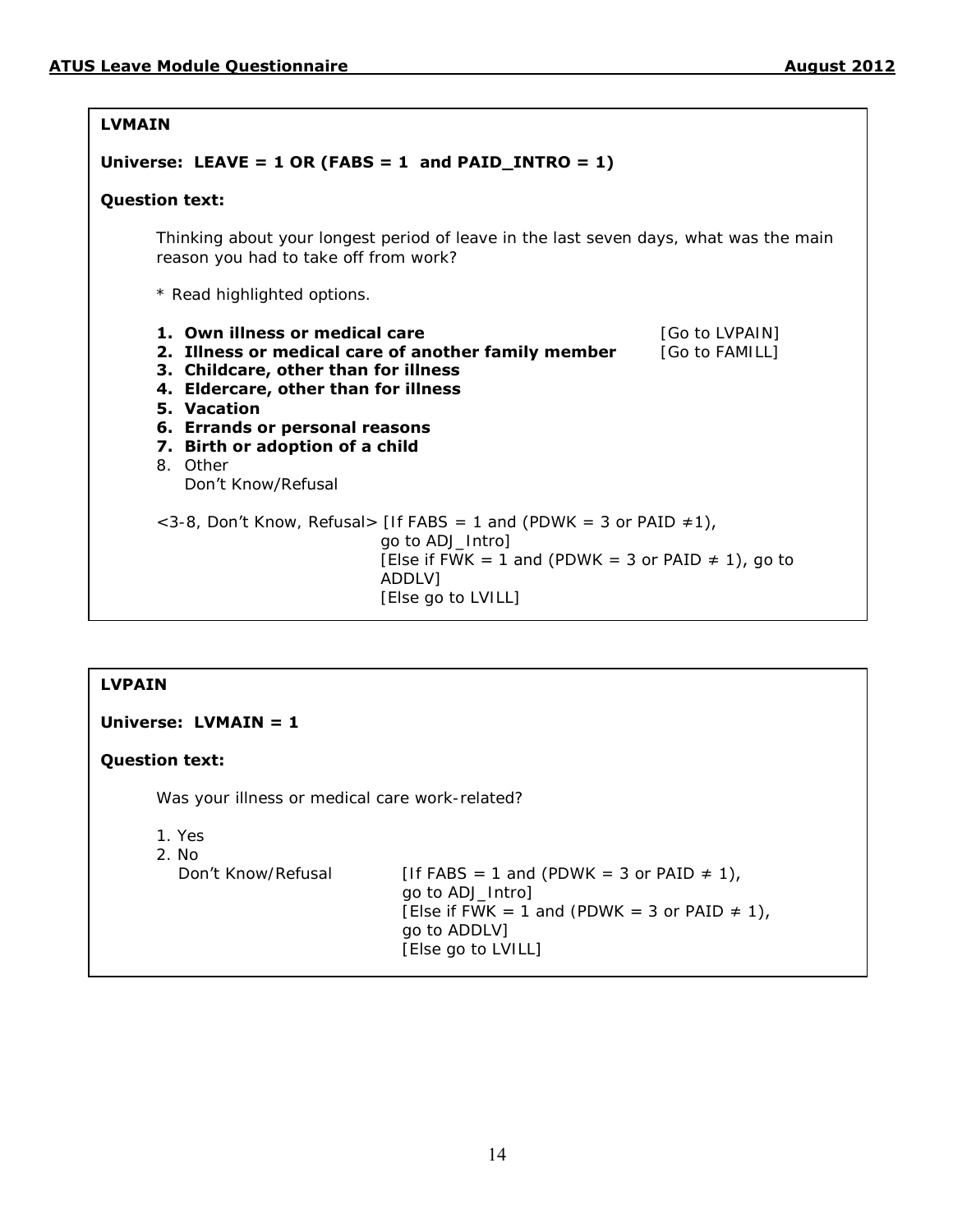#### **FAMILL**

#### **Universe: LVMAIN = 2**

#### **Question text:**

Which member(s) of your family were ill?

\* Mark all that apply

- 1. Spouse or partner
- 2. Child
- 3. Parent
- 4. Other relative
- 5. Other

Don't Know/Refusal [If FABS = 1 and (PDWK = 3 or PAID  $\neq$  1), go to ADJ\_Intro] [Else if FWK = 1 and (PDWK = 3 or PAID  $\neq$  1), go to ADDLV] [Else go to LVILL]

#### **LVILL**

#### **Universe: PDWK = 1 or 2**

#### **Question text:**

What type(s) of leave did you use for this reason?

- \* Mark all that apply
- \* Read highlighted options.
- **1. Sick leave (for yourself or to care for other family members)**
- **2. (Paid) Vacation or annual leave**
- **3. (Paid) Personal leave**
- **4. Paid holidays**
- **5. (Paid) Maternity or paternity leave**
- **6. PTO or consolidated leave**
- **7. Unpaid leave**

| 8. Other, specify<br>Don't Know/Refusal | [Go to LVILL_SP]                  |
|-----------------------------------------|-----------------------------------|
| <1-7, Don't Know, Refusal>              | $[$ If FABS = 1, go to ADJ_intro] |

[Else go to ADDLV]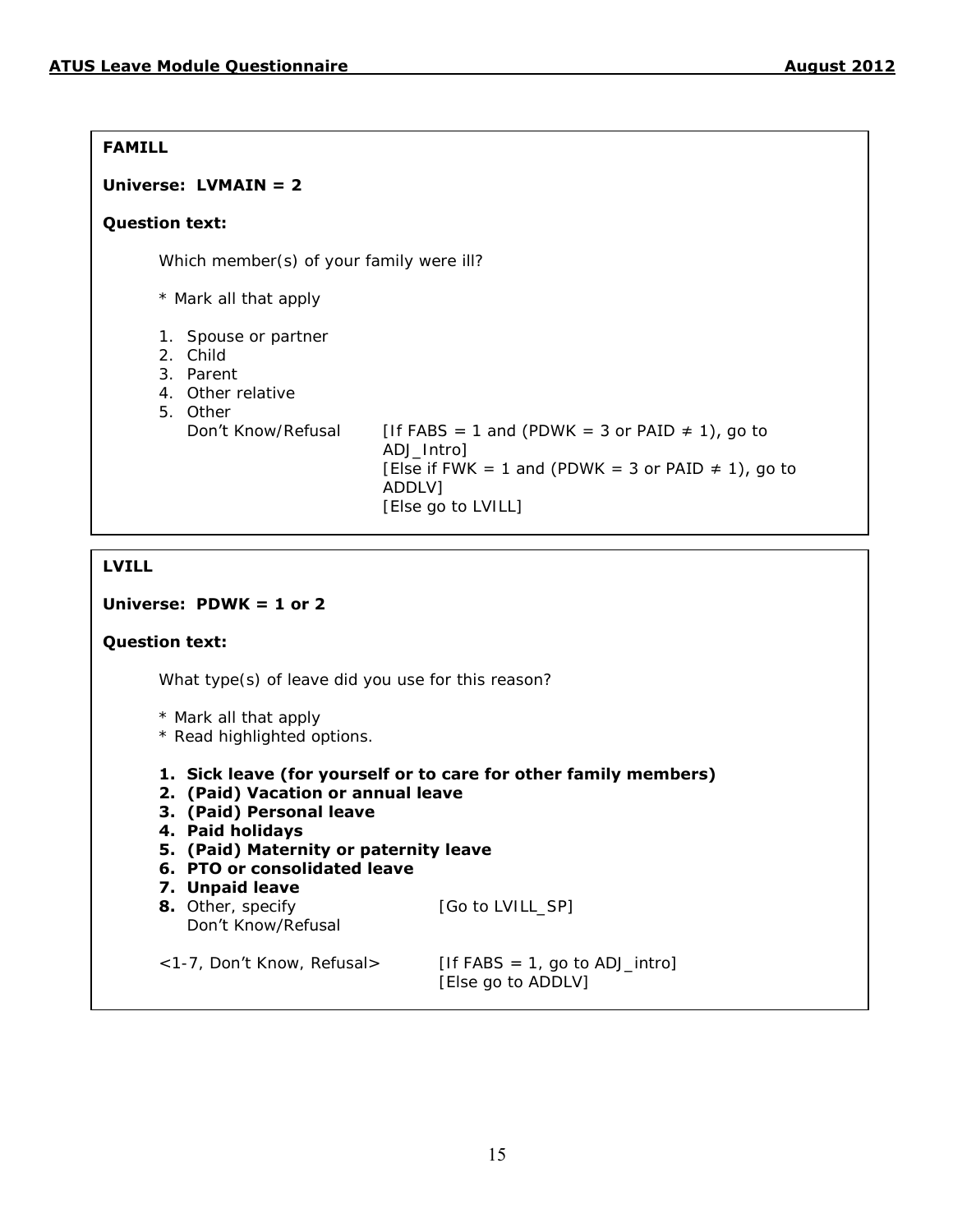**LVILL\_SP**

#### **Universe: LVILL = 8**

#### **Question text:**

 $*$  Specify [If FABS = 1, go to ADJ\_Intro] [Else go to ADDLV]

#### **ADDLV**

#### **Universe: LEAVE = 1 AND (FWK = 1 or BUS2 = 1)**

#### **Question text:**

[fill: You said you were on leave for (answer from LVMAIN)]. In the past seven days, did you take additional leave for any other reason?

- 1. Yes
- 2. No Don't know/Refusal [Go to LVYTD]

#### **LVYTD**

#### **Universe: LEAVE = 1 AND (FWK = 1 or BUS2 =1)**

#### **Question text:**

Did you take any paid or unpaid leave from your job yesterday?

- 1. Yes
- 2. No
	-

**Don't know**/Refusal  $[If ADDLV = 1, go to YTDMAIN]$ [Else goto ADJ\_Intro]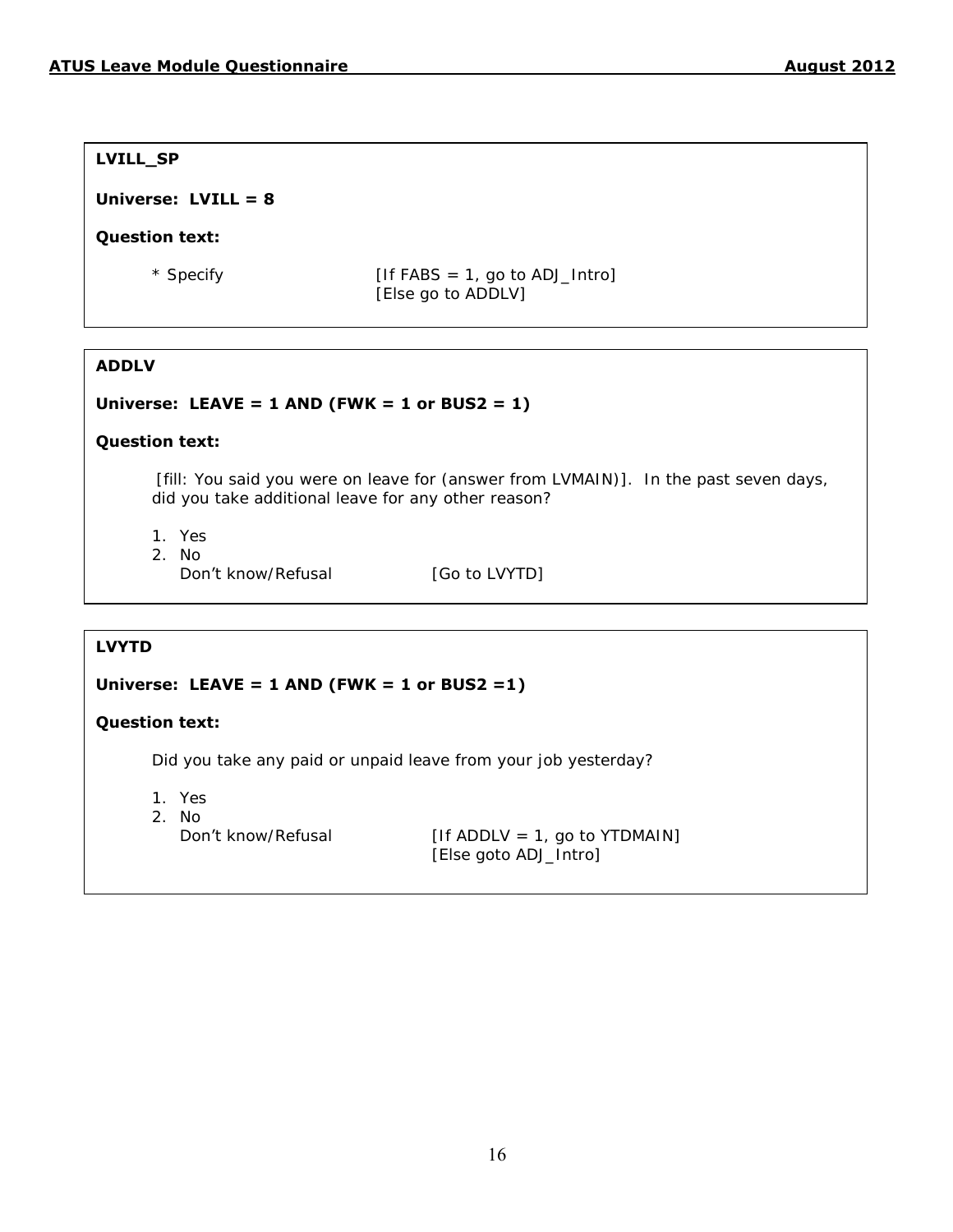#### **YTDMAIN**

#### **Universe: (ADDLV = 1 and LVYTD = 1)**

#### **Question text:**

What was the main reason you had to take off from work yesterday?

\* Read highlighted options.

**1. Own illness or medical care**

- **2. Illness or medical care of another family member**
- **3. Childcare, other than for illness**
- **4. Eldercare, other than for illness**
- **5. Vacation**
- **6. Errands or personal reasons**
- **7. Birth or adoption of a child**
- 8. Other

Don't Know/Refusal [Go to ADJ\_Intro]

## Section 4: Schedule adjustments

The next set of questions collects information about whether and how workers could adjust their workschedules instead of taking leave.

#### **ADJ\_Intro**

**Universe: PAID\_INTRO = 1**

#### **Question text:**

Now I'm going to ask you about schedule adjustments.

\* Enter 1 to continue.

 $[$ If PAID = 2 and UNPAID = 2, go to ADJ\_a] [Else if PAID = 2 and UNPAID = 1, go to ADJ\_b] [Else if PAID = 1 and UNPAID = 2, go to  $ADJ_c$ ] [Else if PAID = 1 and UNPAID = 1, go to  $ADJ_d$ ]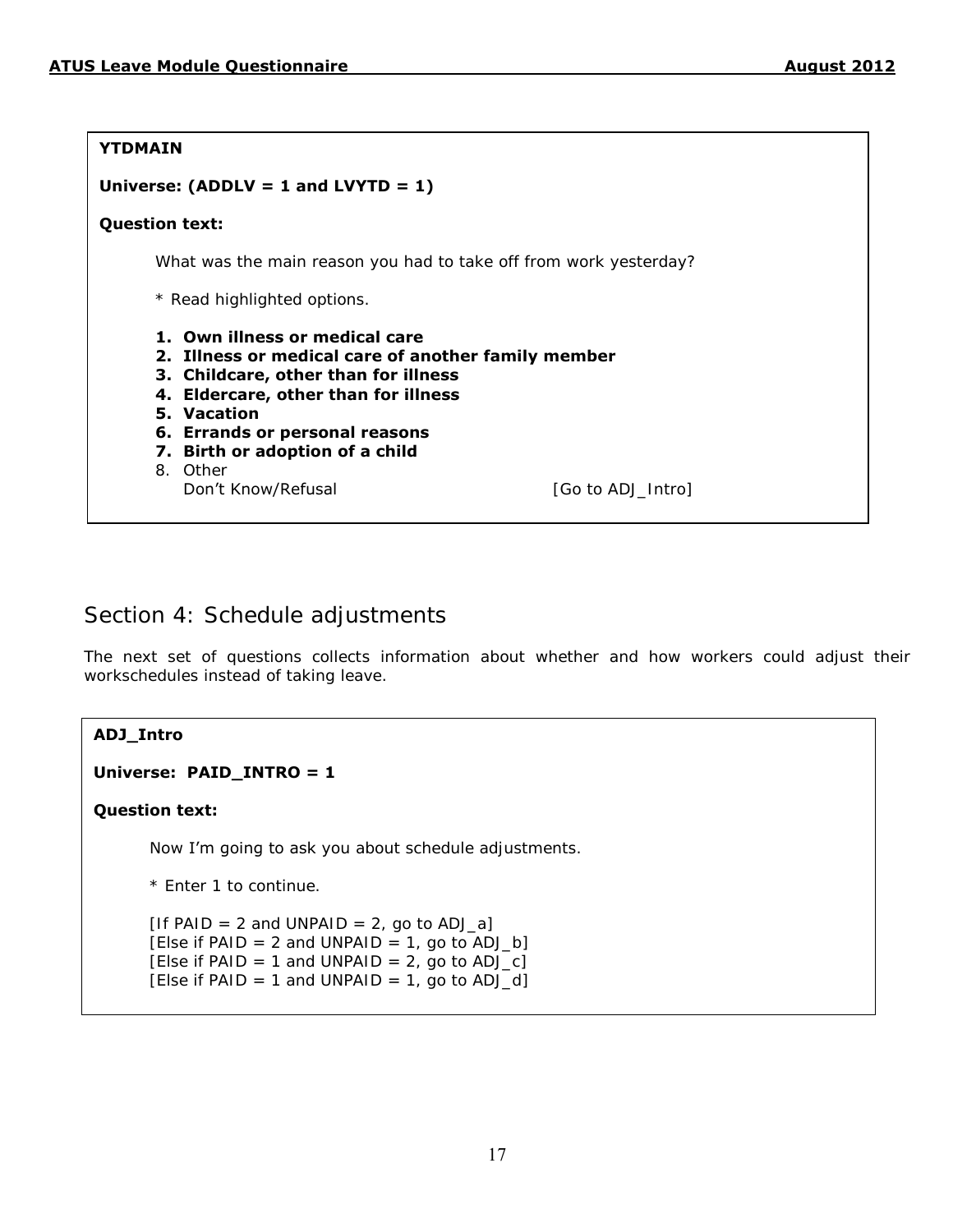#### **ADJ\_a**

.

#### Universe:  $(ADJ_Intro = 1)$  AND  $(PAID \neq 1$  and  $UNPAID \neq 1)$

#### **Question text:**

You said that you don't have leave available [in your main job], but can you vary your work schedule or location if you needed to take time off work?

| 3. Yes              | [Go to VARY a]                    |
|---------------------|-----------------------------------|
| 4. No               |                                   |
| Don't Know/ Refusal | $[$ If FABS = 1 then goto HEALTH] |
|                     | [Else go to NOLV_Intro]           |

#### **ADJ\_b**

#### Universe:  $(ADJ_Intro = 1)$  AND  $(PAID \neq 1$  and  $UNPAID = 1)$

#### **Question text:**

Can you vary your work schedule or location instead of taking unpaid leave?

| 1. Yes              | [Go to VARY a]                       |
|---------------------|--------------------------------------|
| 2. No.              |                                      |
| Don't Know/ Refusal | $[$ If FABS = 1 then goto HEALTH $]$ |
|                     | [Else go to NOLV_Intro]              |

#### **ADJ\_c**

#### Universe:  $(ADJ_Intro = 1)$  AND  $(PAID = 1$  and UNPAID  $\neq 1)$

#### **Question text:**

Can you vary your work schedule or location instead of taking paid leave?

| -3. Yes            | [Go to VARY a]                       |
|--------------------|--------------------------------------|
| 4. No.             |                                      |
| Don't Know/Refusal | $[$ If FABS = 1 then goto HEALTH $]$ |
|                    | [Else go to NOLV_Intro]              |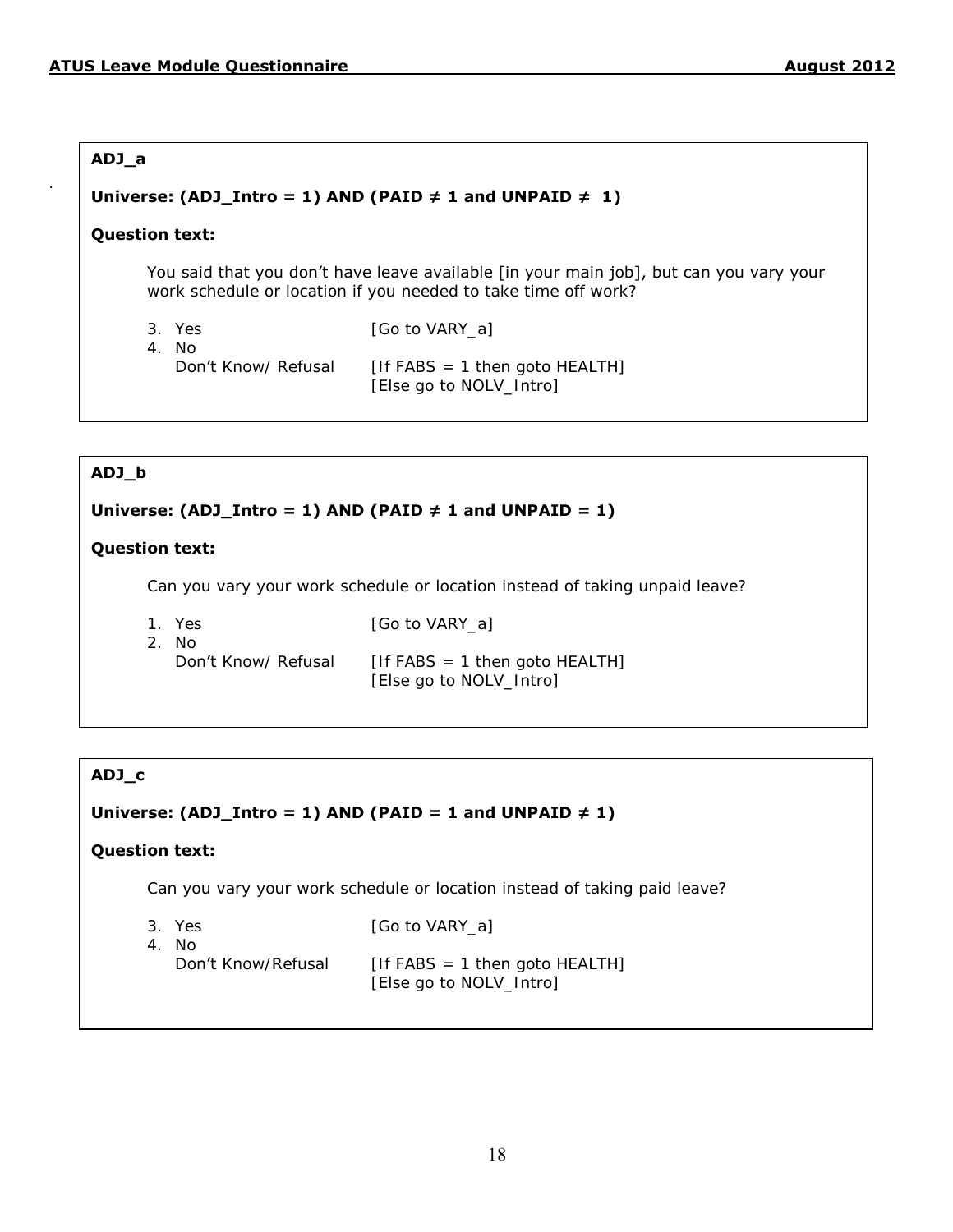#### **ADJ\_d**

#### **Universe: (ADJ\_Intro = 1) AND (PAID = 1 and UNPAID = 1)**

#### **Question text:**

Can you vary your work schedule or location instead of taking leave?

1. Yes [Go to VARY\_a]

2. No

**Don't Know**/ Refusal  $[If FABS = 1 then qoto HEALTH]$ [Else go to NOLV\_Intro]

#### **VARY\_a**

#### $\sec(AD1 - 1)$  O Universe: (ADJ\_a = 1) OR (ADJ\_b = 1) OR (ADJ\_c = 1) OR (ADJ\_d = 1)

#### **Question text:**

How can you vary your work schedule or location? Can you change:

The days that you work?

- 1. Yes
- 2. No

Don't Know/Refusal

<1, 2, Don't Know, Refusal> [Go to VARY\_b]

#### **VARY\_b**

**Universe**: VARY\_a = 1, 2, D**on't** Know, or Refused

#### $\mathbf{r}$  to the set  $\mathbf{r}$  is a set of  $\mathbf{r}$  and  $\mathbf{r}$  is a set of  $\mathbf{r}$  and  $\mathbf{r}$  is a set of  $\mathbf{r}$ **Question text:**

How can you vary your work schedule or location? Can you change:

The hours that you work?

- 1. Yes
- 2. No Don't Know/Refusal
- <1, 2, Don't Know, Refusal> [Go to VARY\_c]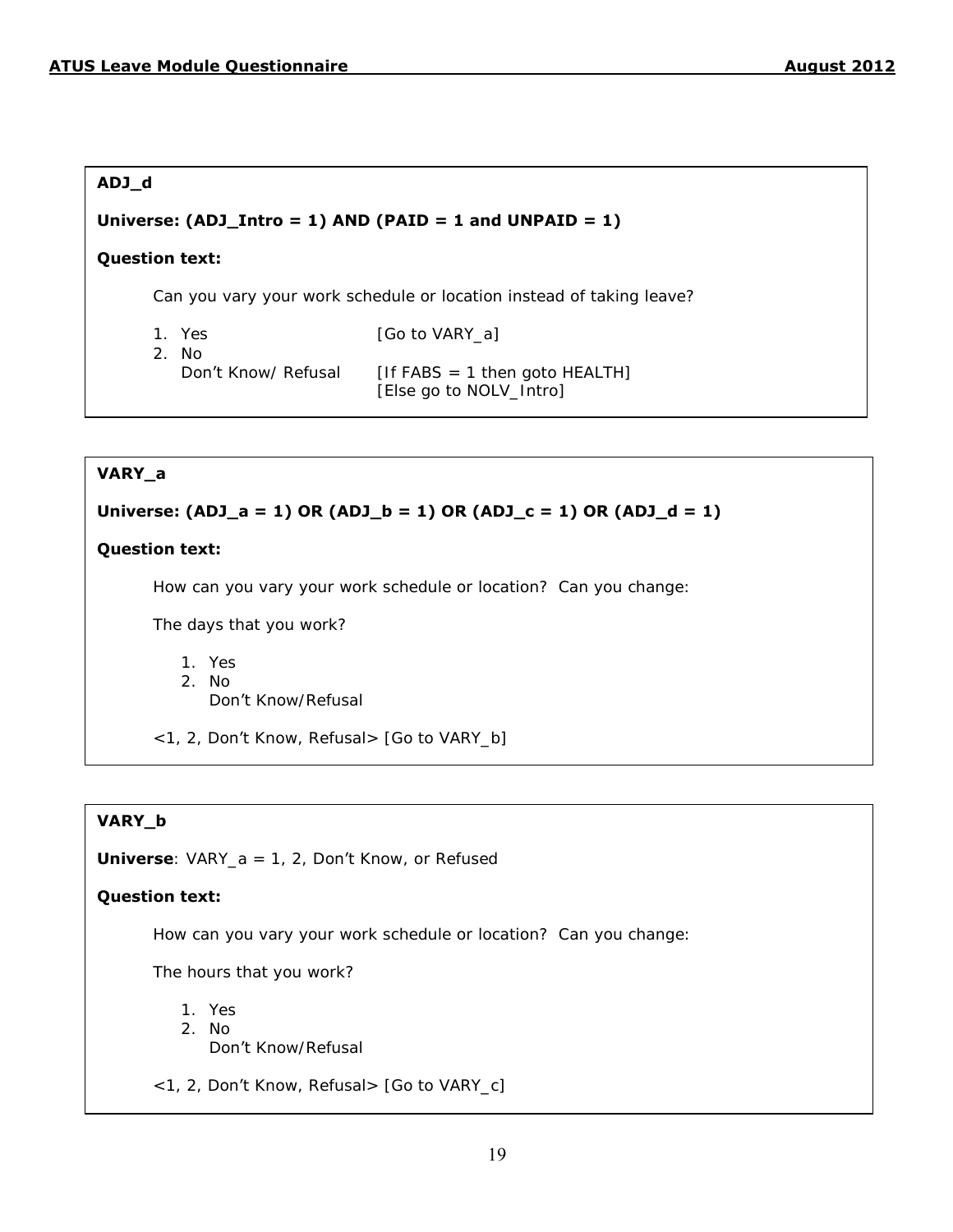#### **VARY\_c**

**Universe**: VARY b = 1, 2, Don't Know, or Refused

#### **Question text:**

The location where you work?

1. Yes 2. No Don't Know/Refusal

```
\langle 1, 2, 2 \rangle Don't Know, Refusal> [If FABS = 1 then go to HEALTH]
                    [Else if PAID = 2 and UNPAID = 2 go to ADJWK_a]
                    [Else if LEAVE = 1 go to ADJWK_b] [Else go to NOLV_Intro]
```
#### **ADJWK\_a**

**Universe**: (VARY  $c = 1$ , 2, Don't Know, or Refused) AND (FABS  $\neq$  1) AND (PAID  $\neq$  1 and UNPAID  $\neq$  1)

#### **Question text:**  $\overline{\phantom{a}}$  $\sum_{i=1}^{n}$   $\sum_{i=1}^{n}$   $\sum_{i=1}^{n}$   $\sum_{i=1}^{n}$   $\sum_{i=1}^{n}$   $\sum_{i=1}^{n}$   $\sum_{i=1}^{n}$   $\sum_{i=1}^{n}$   $\sum_{i=1}^{n}$   $\sum_{i=1}^{n}$   $\sum_{i=1}^{n}$   $\sum_{i=1}^{n}$   $\sum_{i=1}^{n}$   $\sum_{i=1}^{n}$   $\sum_{i=1}^{n}$   $\sum_{i=1}^{n}$   $\sum_{i=1}^{n}$

In the last seven days  $-$  that is from [current day] through yesterday  $-$  did you change your work schedule or location because you needed to take time off work?

2. No

1. Yes [Go to VARYWK]

Don't Know/Refusal [Go to NOLV Intro]

#### **ADJWK\_b**

**Universe**:  $(VARY C = 1, 2, Don't Know, or Refusal) AND (FABS  $\neq$  1) AND (LEAVE = 1) AND$  $(PAID = 1$  or UNPAID = 1)

#### **Question text:**

In the last seven days – that is from  $[fill =$  DAY $]$  through yesterday – did you change your work schedule or location rather than use additional leave?

1. Yes [Go to NOADD\_a] 2. No

Don't Know/Refusal [Go to NOLV\_Intro]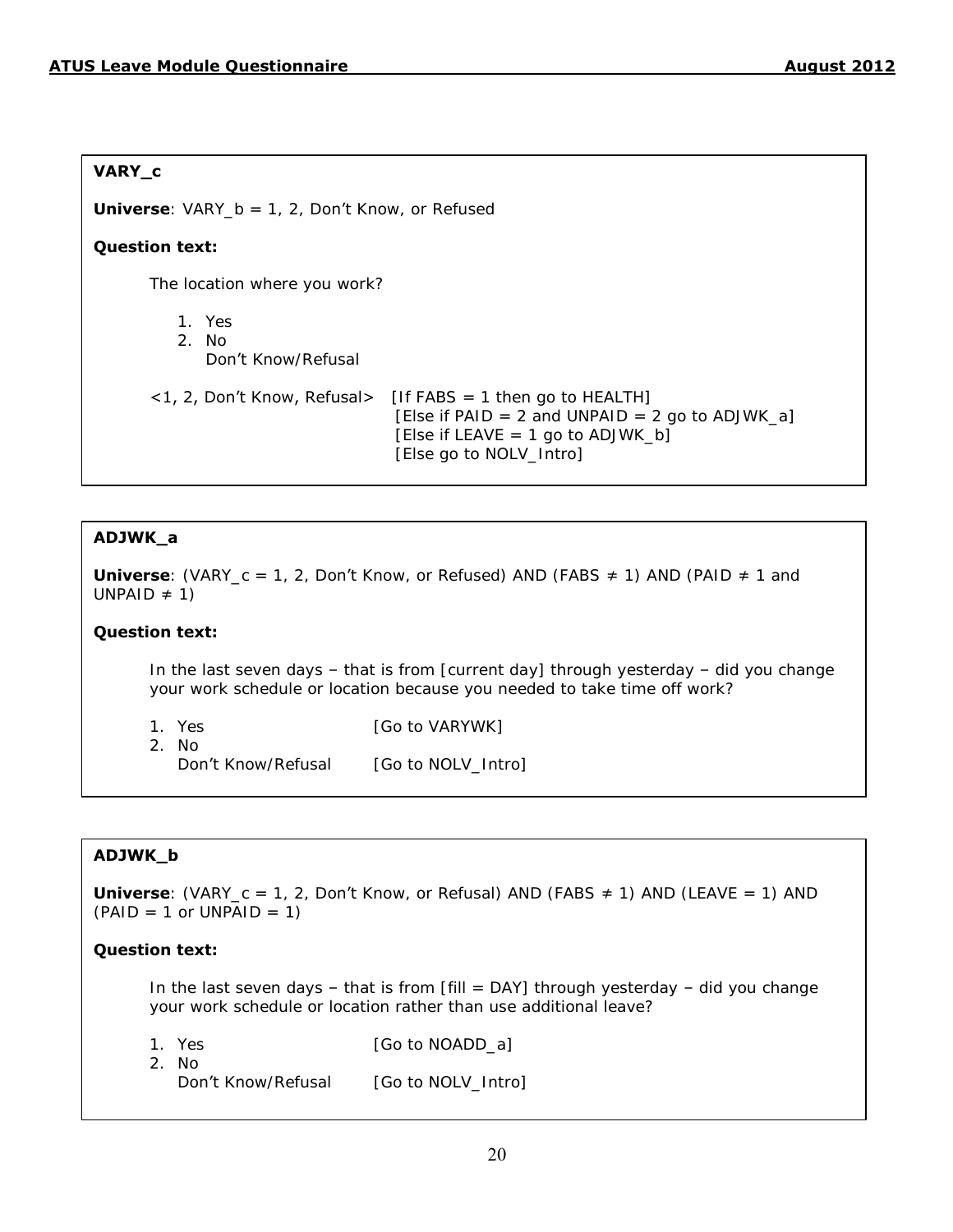#### **ADJWK\_c**

**Universe**: (VARY\_c = 1, 2, Don't Know, or Refused) AND (FABS ≠ 1) AND (LEAVE = 2) AND  $(PAID = 1 or UNPAID = 1)$ 

#### **Question text:**

In the last seven days – that is from  $[fill =$  DAY $]$  through yesterday – did you change your work schedule or location rather than use additional leave?

1. Yes [Go to NOADD\_b]

2. No Don't Know/Refusal [Go to NOLV\_Intro]

#### **NOADD\_a**

#### **Universe: ADJWK\_b = 1**

#### **Question text:**

Why did you decide not to take additional leave?

\*Mark all that apply \*Read highlighted options.

- **1. Too much work**
- **2. Wanted to save leave**
- **3. Leave was denied**
- **4. Did not have enough leave**
- **5. Fear of job loss or other negative employment-related consequence**
- **6. Could not afford the loss in income**
- 7. Other

Don't Know/Refusal and a set of the US of Go to VARYWK]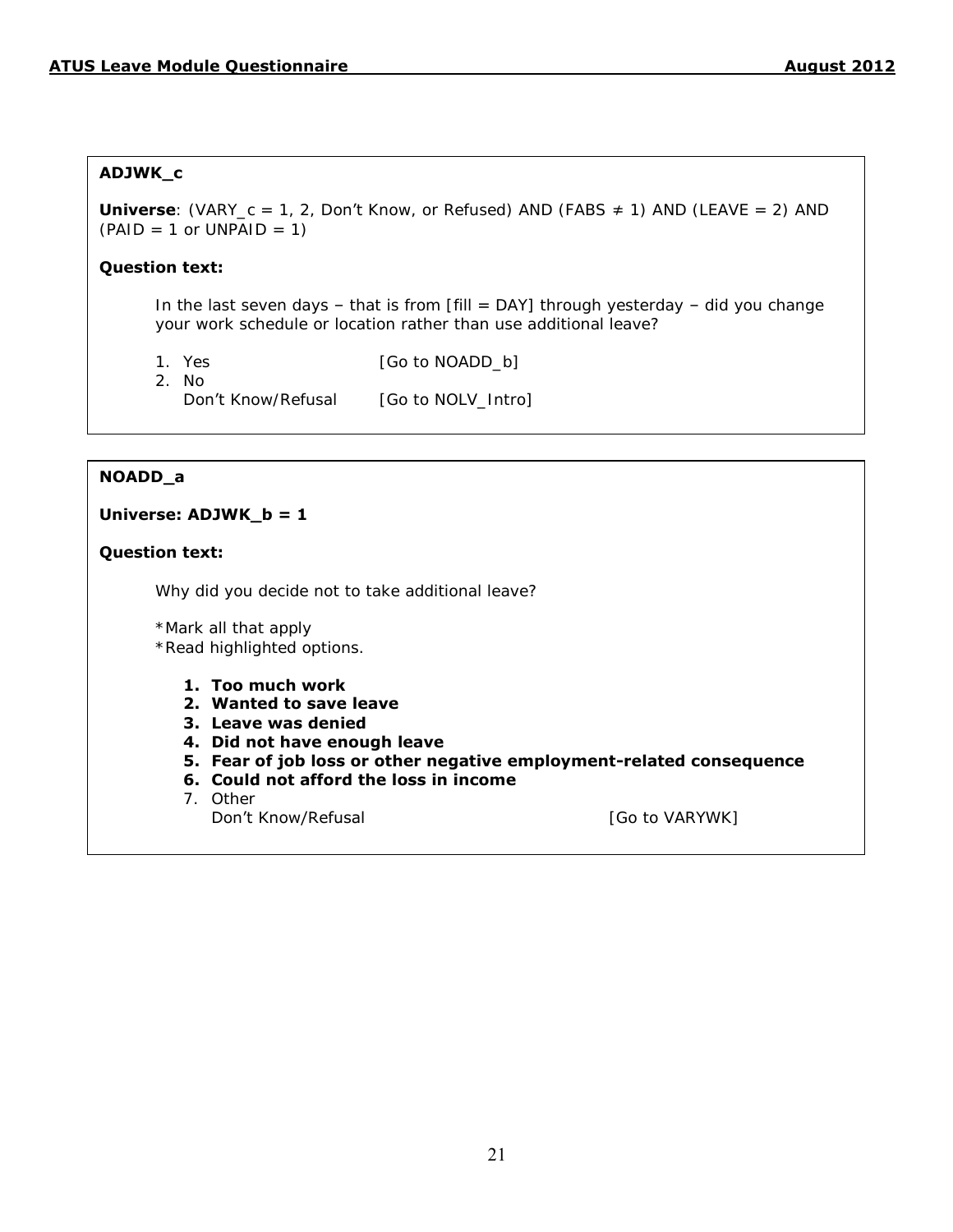#### **NOADD\_b**

#### **Universe**: **ADJWK\_c = 1**

#### **Question text:**

Why did you decide not to take leave instead?

\*Mark all that apply \*Read highlighted options.

- **1. Too much work**
- **2. Wanted to save leave**
- **3. Leave was denied**
- **4. Did not have enough leave**
- **5. Fear of job loss or other negative employment-related consequence**
- **6. Could not afford the loss in income**
- 7. Other
	- Don't Know/Refusal **Example 20** [Go to VARYWK]

#### **VARYWK**

#### **Universe: [(ADJWK\_a = 1) OR (ADJWK\_b = 1) OR (ADJWK\_c = 1)]**

#### **Question text:**

In what way did you change your schedule in the last seven days?

\*Mark all that apply.

\*Read highlighted options.

- **1. Worked different hours than usual, but the same total**
- **2. Worked fewer hours than usual**
- **3. Worked more hours than usual**
- **4. Worked different days than usual, but same total**
- **5. Worked fewer days than usual**
- **6. Worked more days than usual**
- **7. Worked at a different location than usual**
- 8. Other

Don't Know/Refusal and the control of Go to RSNVARY]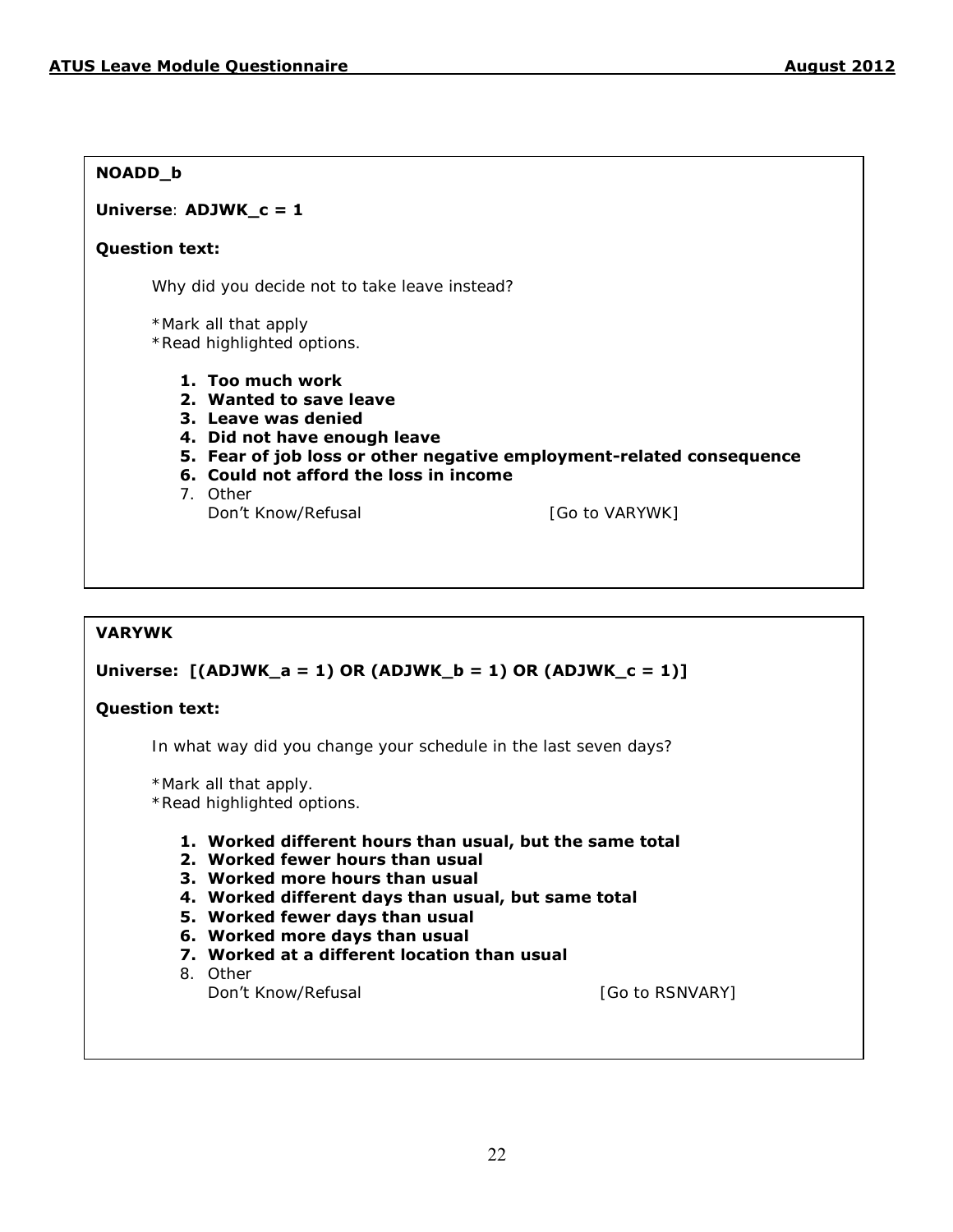#### **RSNVARY**

#### **Universe: VARYWK = 1-8, Don't Know, Refused**

#### **Question text:**

Why did you need to change your work schedule or location [fill: instead of taking leave]?

\*Mark all that apply. \*Read all.

- 1. Own illness or medical care [Go to LVPAIN2]
- 2. Illness or medical care of another family member
- 3. Childcare, other than for illness
- 4. Eldercare, other than for illness
- 5. Vacation
- 6. Errands or personal reasons
- 7. Birth or adoption of a child Don't Know/Refusal
- <2-7, Don't Know, Refusal> [Go to NOLV\_Intro]

#### **LVPAIN2**

#### **Universe: RNSVARY = 1**

#### **Question text:**

Was your illness or medical care work-related?

- 1. Yes
- 2. No
	- Don't Know/Refusal and the control of the Control Control [Go to NOLV\_Intro]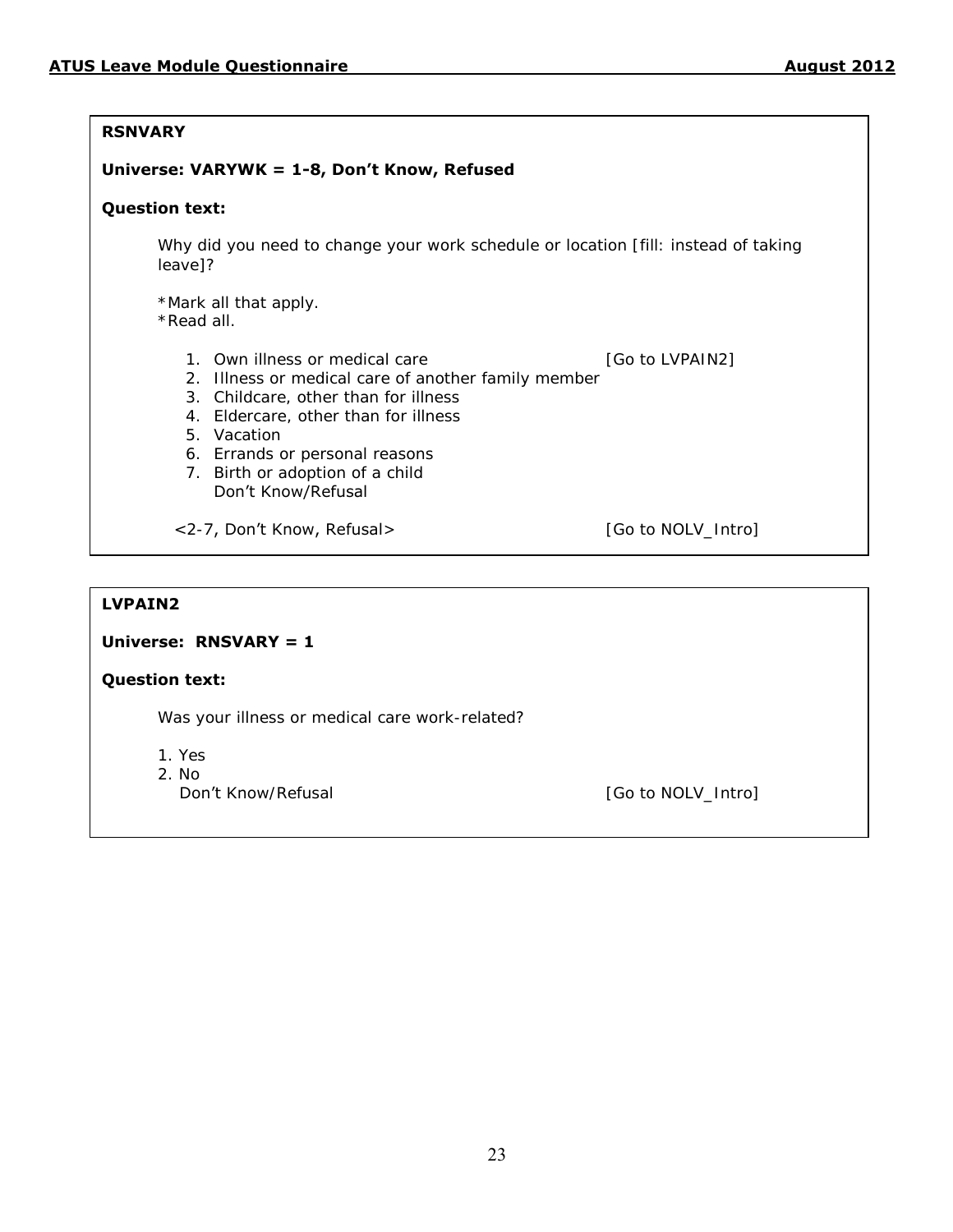## Section 5: Non-use of Leave

The next set of questions collects information about times when workers needed to take leave from work but could not, the reason(s) for which they needed to take leave but did not, and the reason(s) why they did not take leave.

| <b>NOLV_Intro</b>                                                                                       |  |
|---------------------------------------------------------------------------------------------------------|--|
| Universe: FABS $\neq$ 1 AND PAID_INTRO = 1                                                              |  |
| <b>Question text:</b>                                                                                   |  |
| The next few questions are about times when you may have needed to take off from work<br>but could not. |  |
| * Enter 1 to continue.<br>[Go to NOLV]                                                                  |  |
| <b>NOLV</b>                                                                                             |  |
|                                                                                                         |  |
| Universe: NOLV_Intro = 1                                                                                |  |
| <b>Question text:</b>                                                                                   |  |
| During the past seven days, that is from last [fill = CURRENT DAY] through yesterday,                   |  |

were there situations in which you needed to take off from work but did not?

| 1. Yes             | [Go to NEEDLV] |
|--------------------|----------------|
| 2. No              |                |
| Don't Know/Refusal | [Go to HEALTH] |

#### **NEEDLV**

#### **Universe: NOLV = 1**

#### **Question text:**

Why did you need to take off work?

\*Mark all that apply.

\*Read highlighted options.

- **1. Own illness or medical care**
- **2. Illness or medical care of another family member**
- **3. Childcare, other than for illness**
- **4. Eldercare, other than for illness**
- **5. Vacation**
- **6. Errands or personal reasons**
- **7. Birth or adoption of a child**

8. Other

**Don't Know/Refusal** [If (PAID = 2 and UNPAID = 2), go to HEALTH] [Else go to RSNNO]